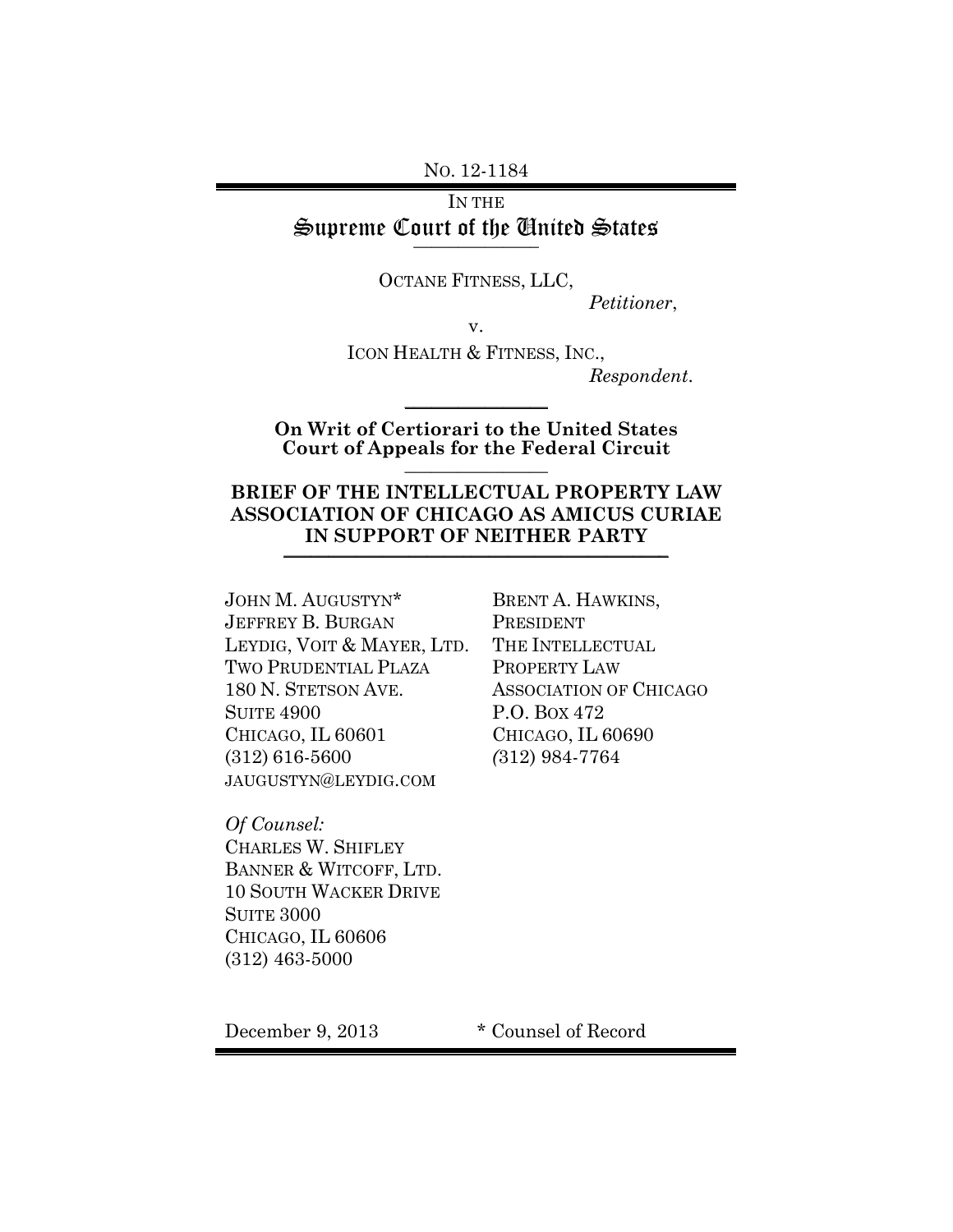# **TABLE OF CONTENTS**

|       | INTEREST OF AMICUS CURIAE  1                                                                                                                                                      |
|-------|-----------------------------------------------------------------------------------------------------------------------------------------------------------------------------------|
|       |                                                                                                                                                                                   |
|       |                                                                                                                                                                                   |
| I.    | A PARTY-NEUTRAL, EXCEPTIONAL<br>CASE STANDARD WOULD BENEFIT<br>PATENTEES, ACCUSED INFRINGERS                                                                                      |
| II. – | THE FEDERAL CIRCUIT HAS FAILED<br>TO ARTICULATE A CONSISTENT<br>STANDARD FOR ASSESSING<br>WHETHER A CASE IS EXCEPTIONAL<br>IN THE ABSENCE OF INEQUITABLE<br>CONDUCT OR LITIGATION |
|       |                                                                                                                                                                                   |
|       | A. HISTORY OF 35 U.S.C. § 2857                                                                                                                                                    |
|       | <b>B. THE FEDERAL CIRCUIT</b><br><b>APPLIES AN</b><br>OBJECTIVE/OBJECTIVE<br>STANDARD IN SOME CASES8                                                                              |
|       | C. THE FEDERAL CIRCUIT<br><b>APPLIES A</b><br><b>SUBJECTIVE/OBJECTIVE</b><br>STANDARD IN OTHER CASES10                                                                            |

i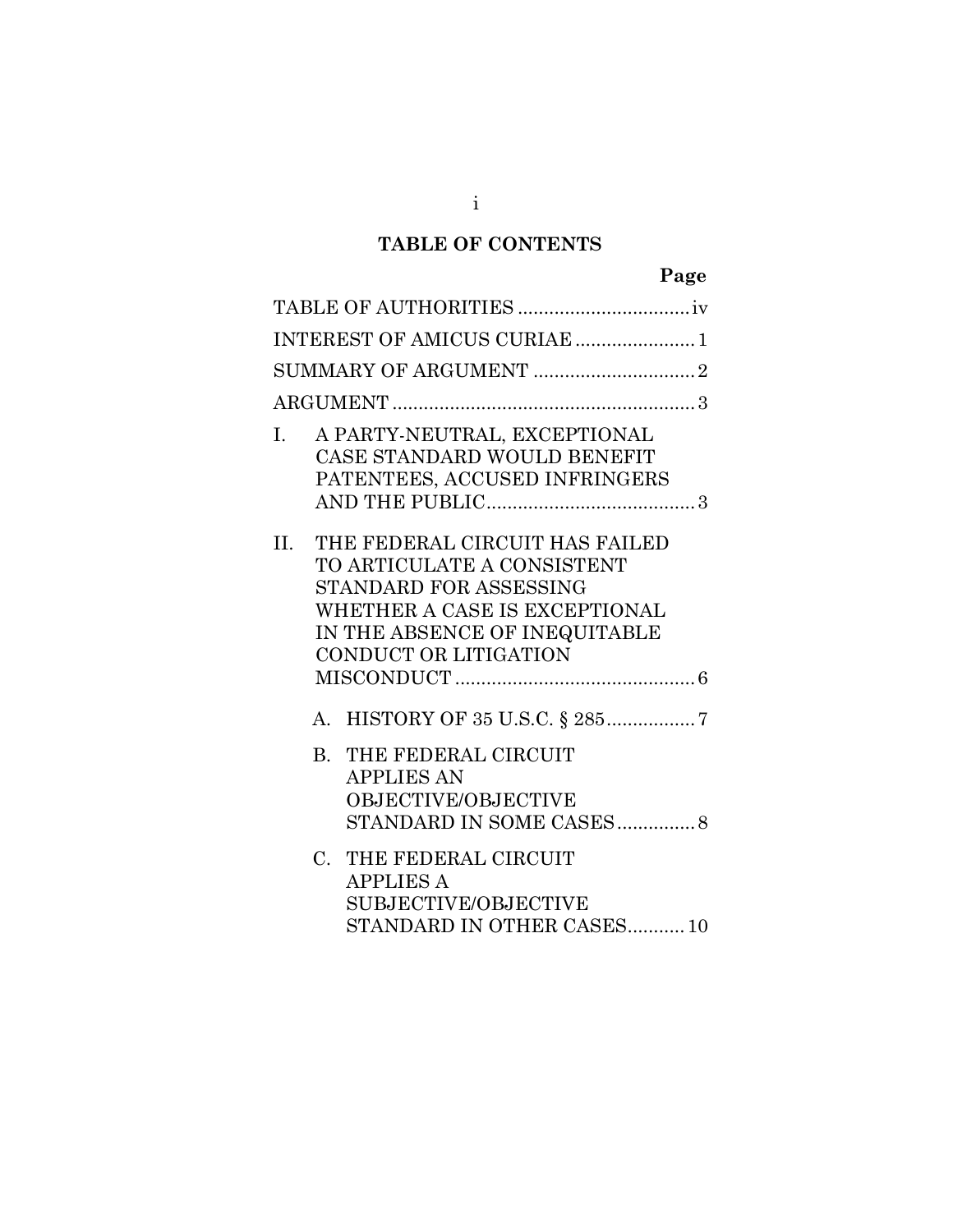|    | D. PREVAILING ACCUSED            |
|----|----------------------------------|
|    | <b>INFRINGERS ARE SUBJECT TO</b> |
|    | THE HIGHER BURDEN OF THE         |
|    | SUBJECTIVE/OBJECTIVE             |
|    |                                  |
|    | <b>III. DISTRICT COURTS HAVE</b> |
|    | DEVELOPED AN INCOMPATIBLE        |
|    | AND INEQUITABLE BODY OF LAW      |
|    | DUE TO A LACK OF A CONSISTENT    |
|    |                                  |
|    | IV. THE LEGISLATIVE HISTORY AND  |
|    | CASE LAW RELATING TO SECTION     |
|    | 285 ESTABLISH THAT PREVAILING    |
|    | <b>ACCUSED INFRINGERS MAY</b>    |
|    | DEMONSTRATE EXCEPTIONALITY       |
|    | UNDER A STANDARD ANALAGOUS       |
|    | TO THAT SET FORTH IN SEAGATE 22  |
|    |                                  |
| V. | COURTS ALREADY EMPLOY A          |
|    | PARTY-NEUTRAL STANDARD TO        |
|    | <b>AWARD ATTORNEY FEES IN</b>    |
|    | COPYRIGHT AND TRADEMARK          |
|    |                                  |
|    | A. COPYRIGHT ACTIONS HAVE A      |
|    | PARTY-NEUTRAL STANDARD24         |
|    | B. IN TRADEMARK ACTIONS,         |
|    | MANY CIRCUITS APPLY A            |
|    | PARTY-NEUTRAL STANDARD25         |
|    |                                  |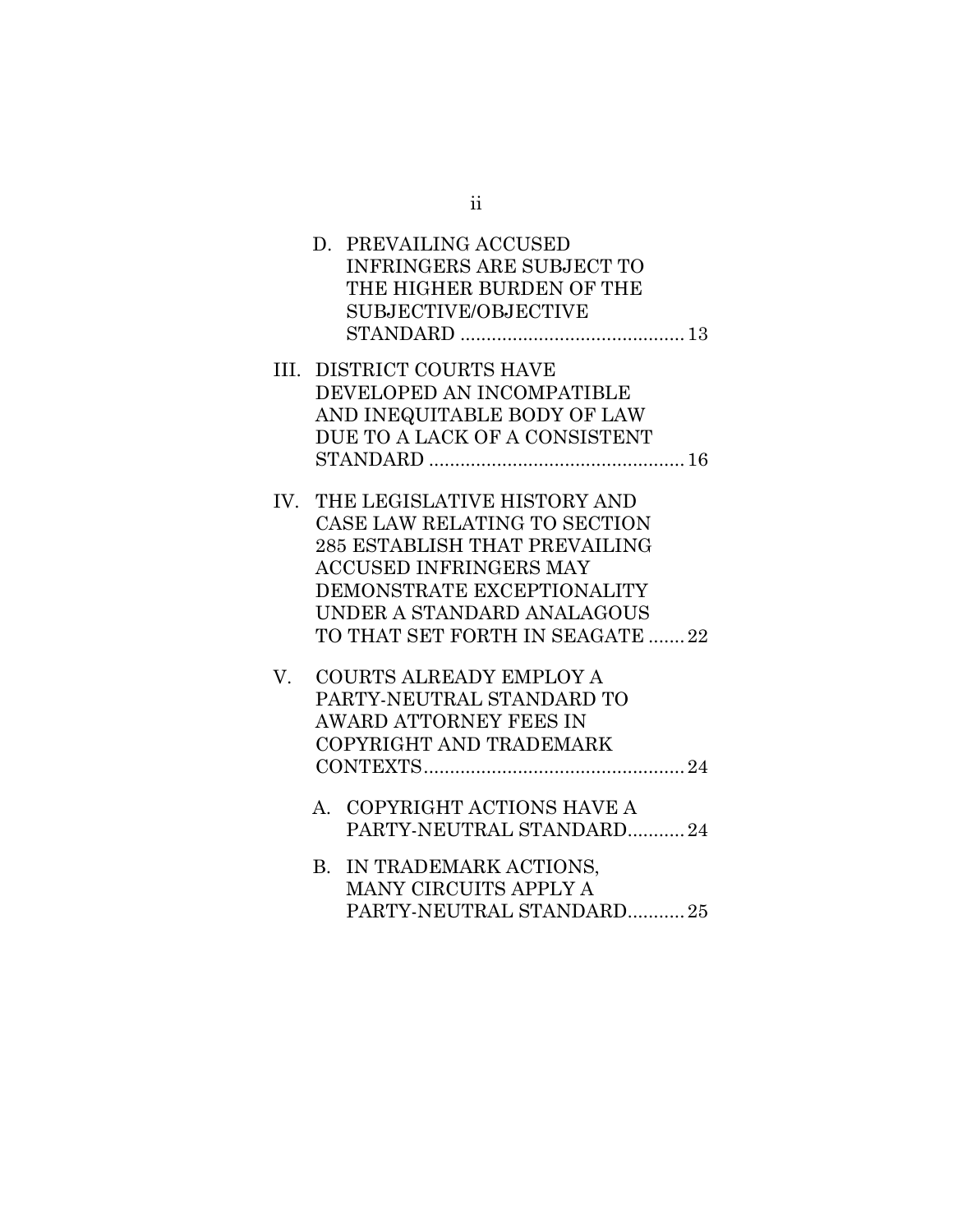| C. SOME CIRCUITS EVEN APPLY<br>A LOWER STANDARD FOR<br>PREVAILING DEFENDANTS IN<br>TRADEMARK ACTIONS 27 |
|---------------------------------------------------------------------------------------------------------|
| VI. A CONSISTENT AND PARTY-                                                                             |
| NEUTRAL STANDARD FOR                                                                                    |
| AWARDING ATTORNEY FEES TO                                                                               |
| PREVAILING ACCUSED INFRINGERS                                                                           |
| <b>SHOULD BE ARTICULATED BEFORE</b>                                                                     |
| DETERMINING A STANDARD OF                                                                               |
| 28                                                                                                      |
|                                                                                                         |

iii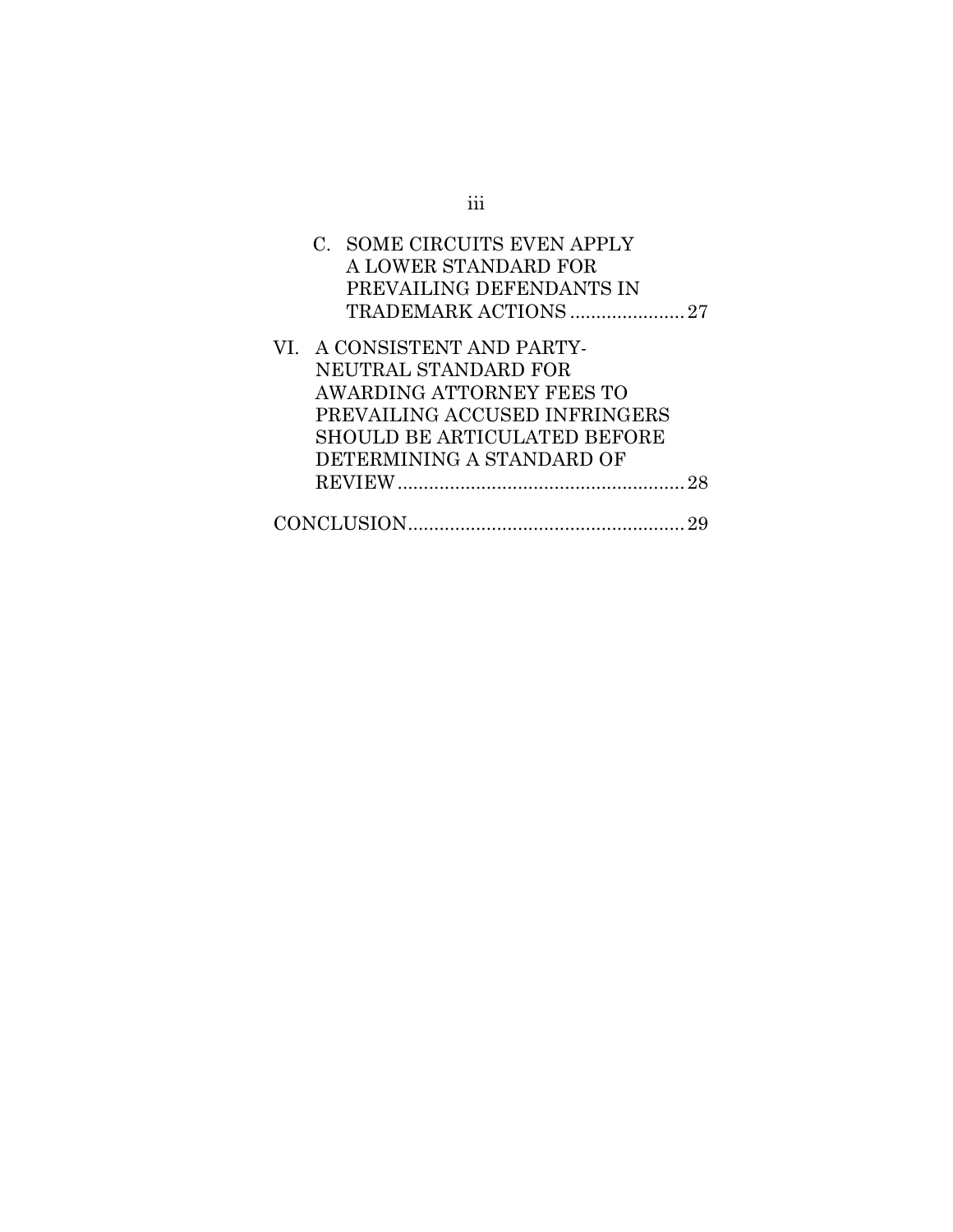# <span id="page-4-0"></span>**TABLE OF AUTHORITIES**

# **Cases**

| Aromatique, Inc. v. Gold Seal, Inc.,                                                                                                                                               |
|------------------------------------------------------------------------------------------------------------------------------------------------------------------------------------|
| Atmel Corp. v. Authentec, Inc.,<br>557 F. Supp. 2d 1051 (N.D. Cal. 2008)18, 19                                                                                                     |
| Auto. Techs. Int'l, Inc. v. Siemens VDO Auto. Corp.,<br>744 F. Supp. 2d 646 (E.D. Mich. 2010)17, 18                                                                                |
| Baltimore & P. R. Co. v. Jones,                                                                                                                                                    |
| BIAX Corp. v. NVIDIA Corp.,<br>No. 09-cv-01257, 2013 WL 1324935 (D. Colo. Mar.<br>30, 2013), reconsideration denied, No. 09-cv-<br>01257, 2013 WL 4051901 (D. Colo. Aug. 12, 2013) |
| Brooks Furniture Mfg., Inc. v. Dutailier Int'l, Inc.,<br>10, 11, 12, 13, 14, 15, 18, 20, 22, 23, 28                                                                                |
| Conopco, Inc. v. Campbell Soup Co.,                                                                                                                                                |
| Eltech Sys. Corp. v. PPG Indus., Inc.,                                                                                                                                             |
| Farmer v. Brennan,                                                                                                                                                                 |
| Fogerty v. Fantasy, Inc.,                                                                                                                                                          |
| Forest Labs., Inc. v. Abbott Labs.,                                                                                                                                                |

# iv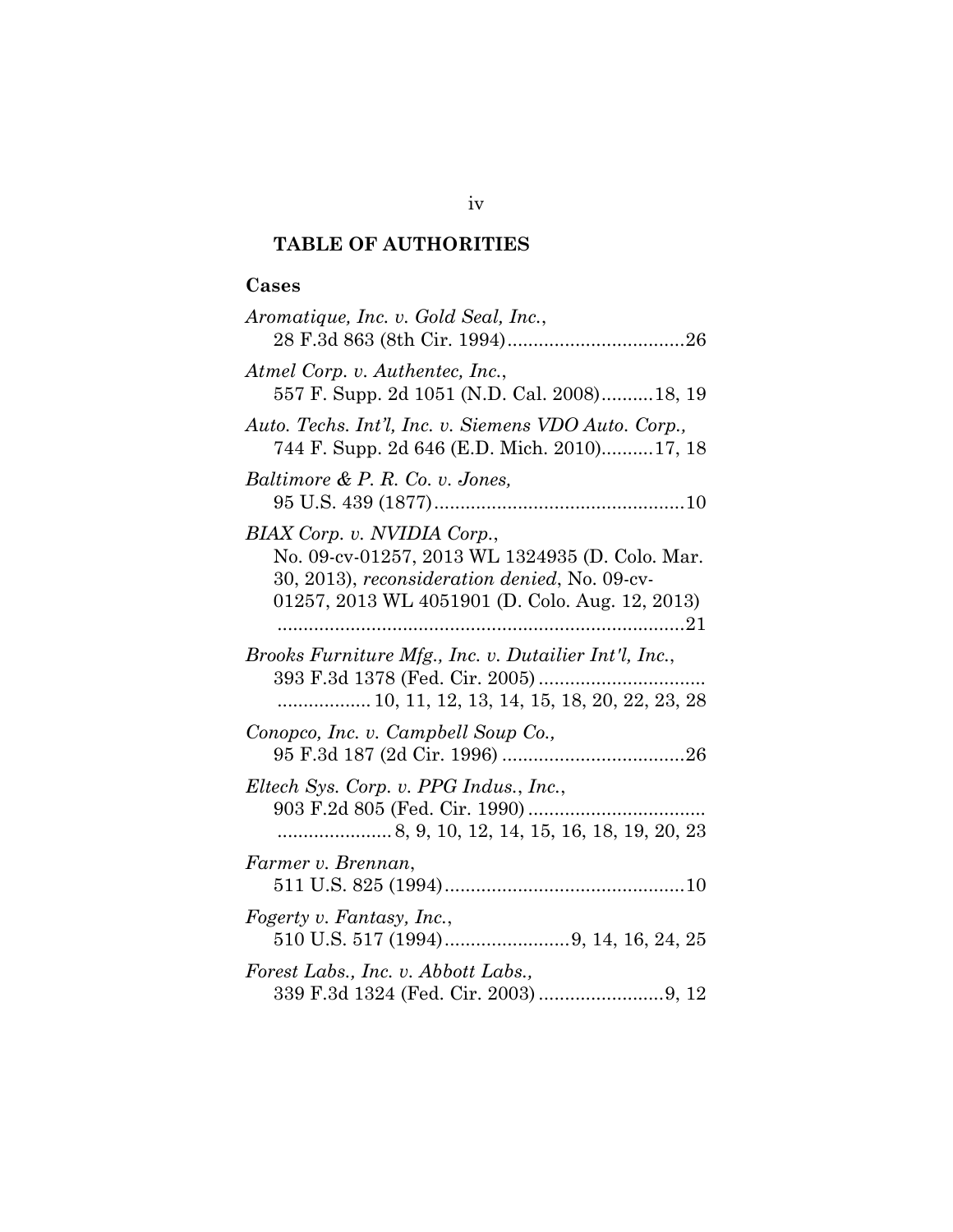| Highmark, Inc. v. Allcare Health Mgmt. Sys., Inc.,                                                                                                                                                            |
|---------------------------------------------------------------------------------------------------------------------------------------------------------------------------------------------------------------|
| Highmark, Inc. v. Allcare Health Mgmt. Sys., Inc.,<br>687 F.3d 1300 (Fed. Cir. 2012), cert. granted, 134                                                                                                      |
| Highmark, Inc. v. Allcare Health Mgmt. Sys., Inc.,<br>706 F. Supp. 2d 713 (N.D. Tex. 2010), order<br>vacated on reconsideration, 732 F. Supp. 2d 653<br>$(N.D.$ Tex. 2010), aff'd in part, rev'd in part, 687 |
| IA Labs CA, LLC v. Nintendo Co., Ltd.,<br>No. 10-833, 2012 WL 1565296 (D. Md. May 1,<br>2012), aff'd, 515 F. App'x 892 (Fed. Cir. 2013)21                                                                     |
| $iLOR$ , LLC v. Google, Inc.,<br>631 F.3d 1372 (Fed. Cir. 2011)  14, 15, 17, 18, 20                                                                                                                           |
| In re Seagate Techs., LLC,<br>497 F.3d 1360 (Fed. Cir. 2007)                                                                                                                                                  |
| Lipscher v. LRP Publ'ns, Inc.,                                                                                                                                                                                |
| MarcTec, LLC v. Johnson & Johnson,                                                                                                                                                                            |
| MarcTec, LLC v. Johnson & Johnson,<br>No. 07-cv-825, 2010 WL 680490 (S.D. Ill. Feb. 23,<br>2010), aff'd, 664 F.3d 907 (Fed. Cir. 2012)17, 20                                                                  |
| Midtronics, Inc. v. Aurora Performance Prods. LLC,                                                                                                                                                            |
| Modine Mfg. Co. v. Allen Grp. Inc.,<br>917 F.2d 538 (Fed. Cir. 1990)  12                                                                                                                                      |

v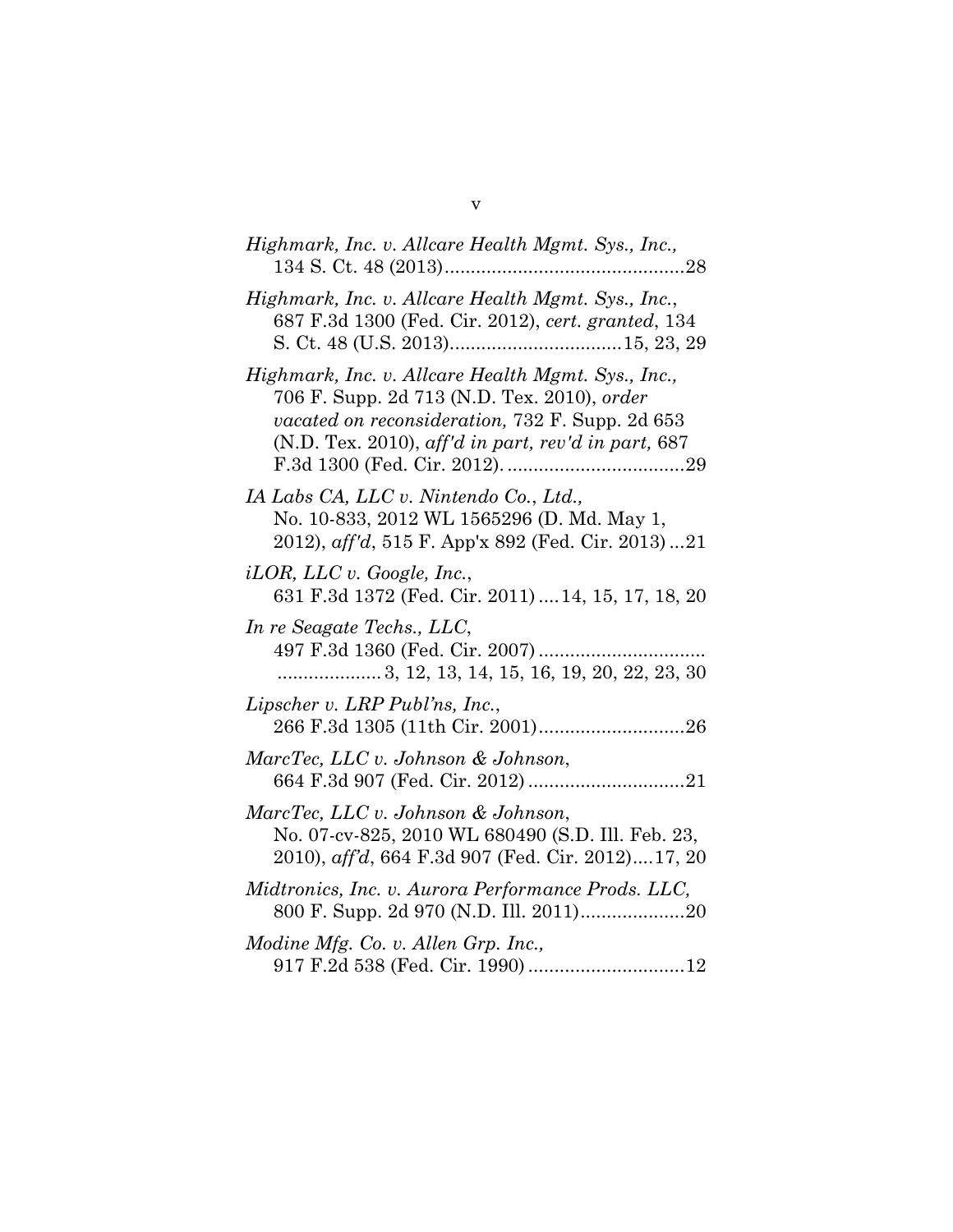| Motionless Keyboard Co. v. Microsoft Corp.,<br>No. Civ. 04-180, 2005 WL 1899377 (D. Or. Aug. 5,<br>2005), aff'd, 184 F. App'x 967 (Fed. Cir. 2006) |
|----------------------------------------------------------------------------------------------------------------------------------------------------|
| Nat'l Ass'n of Prof'l Baseball Leagues, Inc. v. Very<br>Minor Leagues, Inc.,                                                                       |
| Nightingale Home Healthcare v. Anodyne,                                                                                                            |
| Noxell Corp. v. Firehouse No. 1 Bar-B-Que Rest.,                                                                                                   |
| Prof'l Real Estate Investors v. Columbia Pictures<br>Indus.,                                                                                       |
| Raylon, LLC v. Complus Data Innovations, Inc.,<br>700 F.3d 1361 (Fed. Cir. 2012), cert. denied, 134                                                |
| Reader's Digest Ass'n, Inc. v. Conservative Digest,<br>Inc.,                                                                                       |
| Retail Servs. Inc. v. Freebies Publ'g,                                                                                                             |
| Rohm & Haas Co. v. Crystal Chem. Co.,<br>736 F.2d 688 (Fed. Cir. 1984)  7, 8, 15, 22, 23                                                           |
| S.C. Johnson & Son, Inc. v. Carter-Wallace, Inc.,                                                                                                  |
| Securacomm Consulting, Inc. v. Securacom Inc.,                                                                                                     |
| Stephen W. Boney, Inc. v. Boney Servs., Inc.,                                                                                                      |

# vi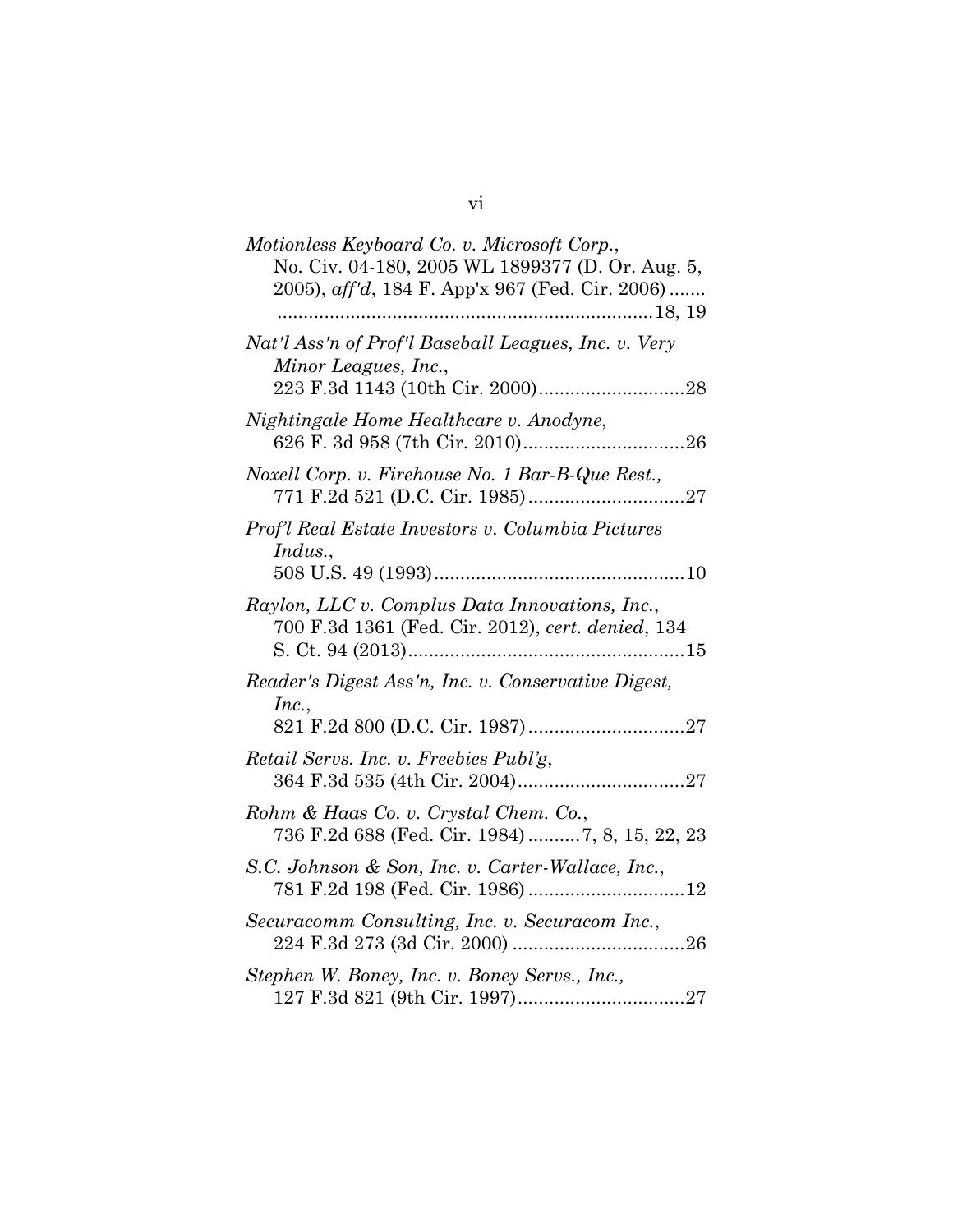| Tamko Roofing Prods., Inc. v. Ideal Roofing Co.,                                         |
|------------------------------------------------------------------------------------------|
| Veteran Med. Prods. v. Bionix Dev. Corp.,<br>No. 1:05-cv-655, 2009 WL 891724 (W.D. Mich. |
| Vistan Corp. v. Fadei, USA, Inc.,<br>No. C-10-04862, 2013 WL 1345023 (N.D. Cal.          |
| Whren v. United States,                                                                  |
| Statutes                                                                                 |
|                                                                                          |
|                                                                                          |
|                                                                                          |
|                                                                                          |

# **Other Authorities**

| S. REP. No. 79-1503, at 2 (1946), reprinted in 1946 |
|-----------------------------------------------------|
|                                                     |

35 U.S.C. § 285 ..................................................passim

U.S. CONST. art. I, § 8..................................................4

# vii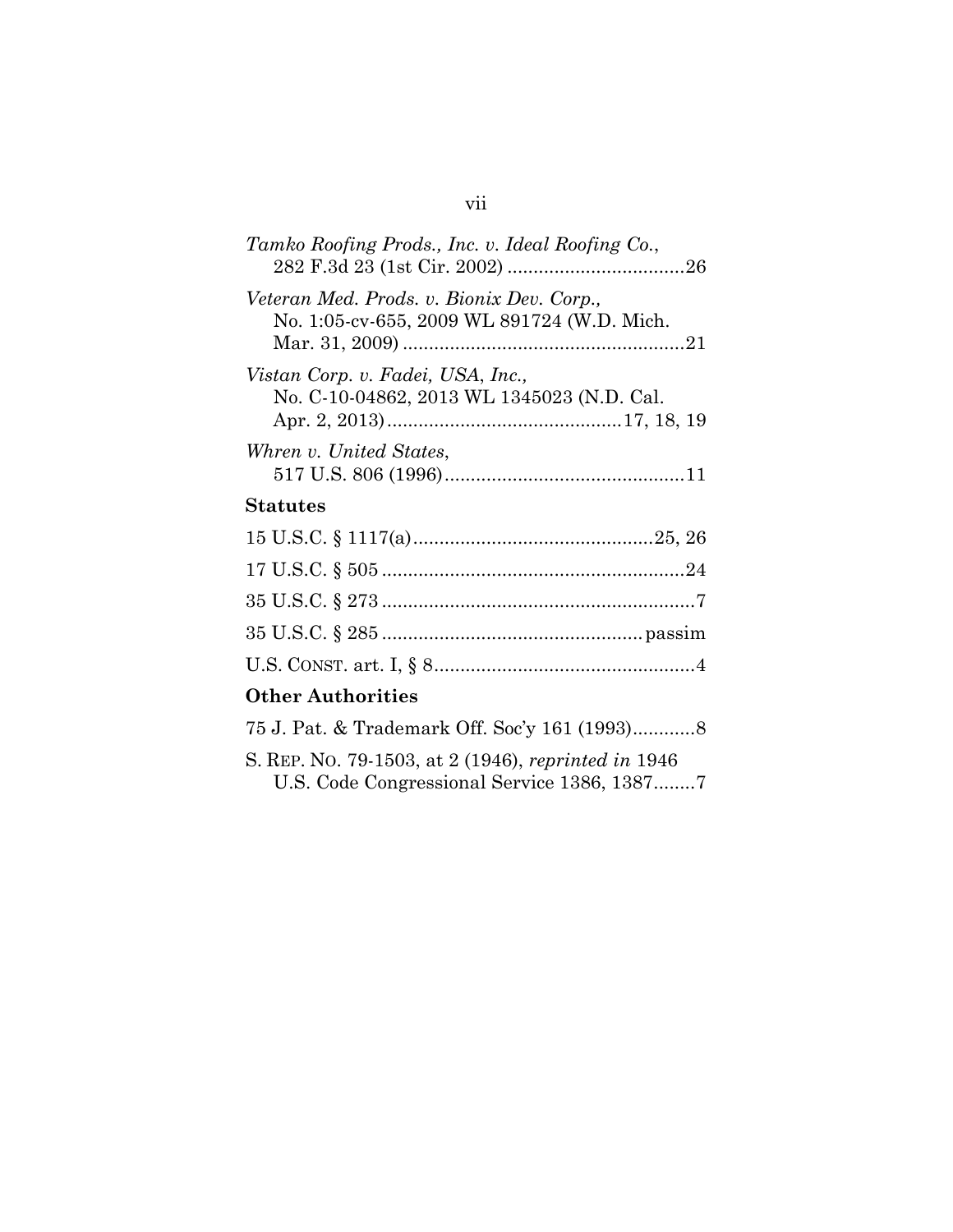#### **INTEREST OF AMICUS CURIAE**

<span id="page-8-0"></span>The Intellectual Property Law Association of Chicago ("IPLAC") submits this brief as amicus curiae in support of neither party on the ultimate merits of the case.<sup>[1](#page-8-1)</sup>

Founded in 1884, the Intellectual Property Law Association of Chicago is a voluntary bar association of over 1,000 members who practice in the areas of patents, trademarks, copyrights, trade secrets and the legal issues they present. IPLAC is the country's oldest bar association devoted exclusively to intellectual property matters. In litigation, IPLAC's members are split about equally between plaintiffs and defendants. Its members include attorneys in private and corporate practices before federal bars throughout the United States, as well as the U.S. Patent and Trademark Office and the U.S. Copyright Office. As part of its central

<span id="page-8-1"></span><sup>&</sup>lt;sup>1</sup> Petitioner and respondents each have filed and lodged with the Clerk a letter of consent to the filing of amicus curiae briefs in support of either party or of neither party. Pursuant to Supreme Court Rule 37.6, this brief was not authored, in whole or in part, by counsel to a party, and no monetary contribution to the preparation or submission of this brief was made by any person or entity other than IPLAC or its counsel. After reasonable investigation, IPLAC believes that (a) no member of its Board or Amicus Committee who voted to prepare this brief, or any attorney in the law firm or corporation of such a member, represents a party to this litigation in this matter, (b) no representative of any party to this litigation participated in the authorship of this brief, and (c) no one other than IPLAC, or its members who authored this brief and their law firms or employers, made a monetary contribution to the preparation or submission of this brief.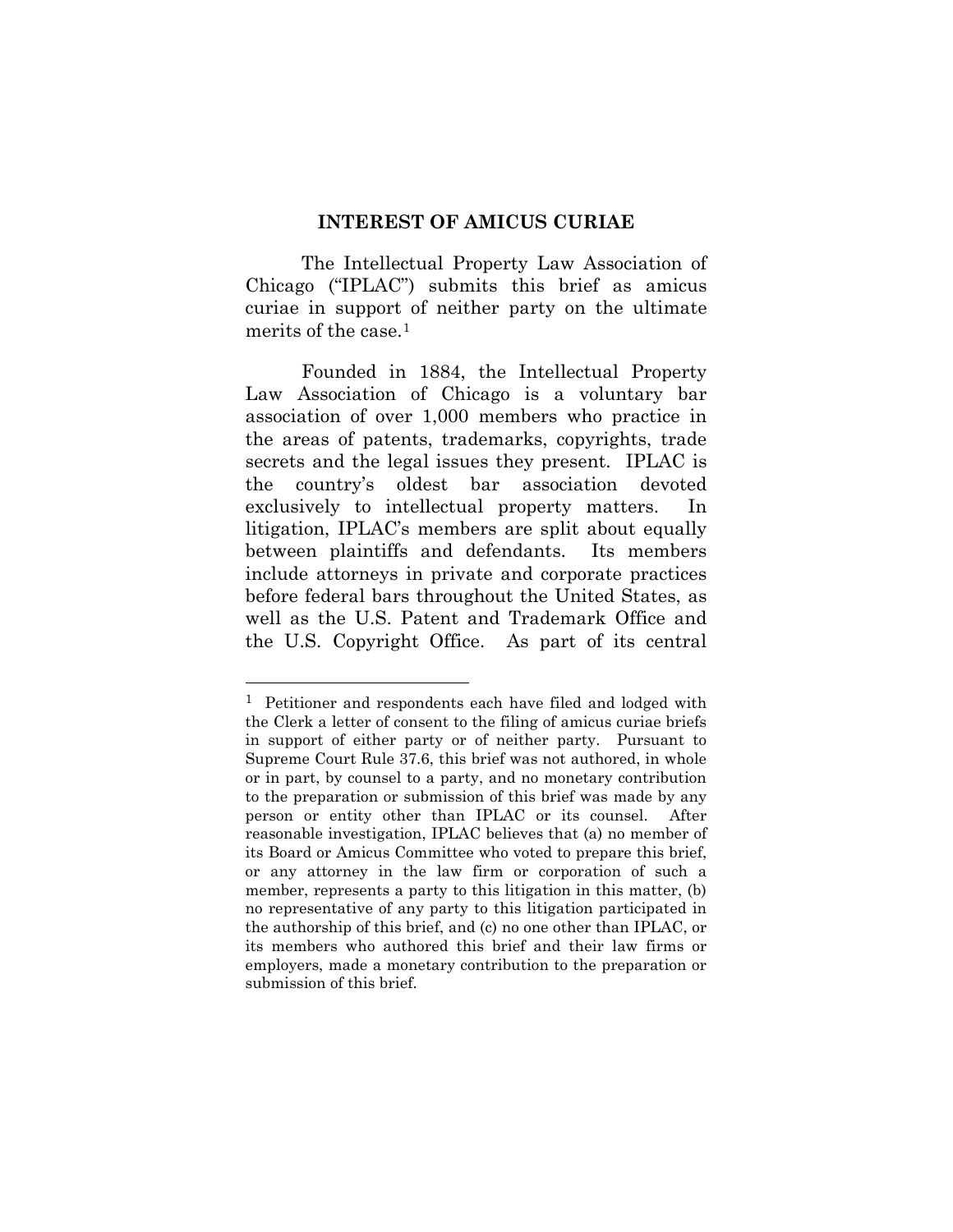objectives, IPLAC is dedicated to aiding in the development of intellectual property law, especially in the federal courts.[2](#page-9-1)

#### **SUMMARY OF ARGUMENT**

<span id="page-9-0"></span>Prevailing patent litigants may be entitled to an award of attorney fees if a case is deemed exceptional under 35 U.S.C. § 285. The statute's language is party-neutral. The legislative history surrounding the statute supports this interpretation. The Federal Circuit, in spite of frequent assertions that section 285 is party-neutral, has failed to capture the neutrality of this statute. The standard under which a prevailing accused infringer may seek attorney fees has been effectively raised to require a showing of subjective bad faith on the part of a patentee. No such showing is required by a prevailing patentee to be eligible for attorney fees. The result has been the uneven construction and application of section 285 at both the trial and appellate court levels biased against prevailing accused infringers.

Amicus respectfully requests that this Court provide a consistent and party-neutral standard for applying section 285 to provide guidance to parties to patent litigation where there has been neither inequitable conduct nor litigation misconduct. An appropriate standard would require a prevailing accused infringer to demonstrate (1) the patentee

<span id="page-9-1"></span> <sup>2</sup> While over 30 federal judges are honorary members of IPLAC, none of them was consulted or participated in any way regarding this brief.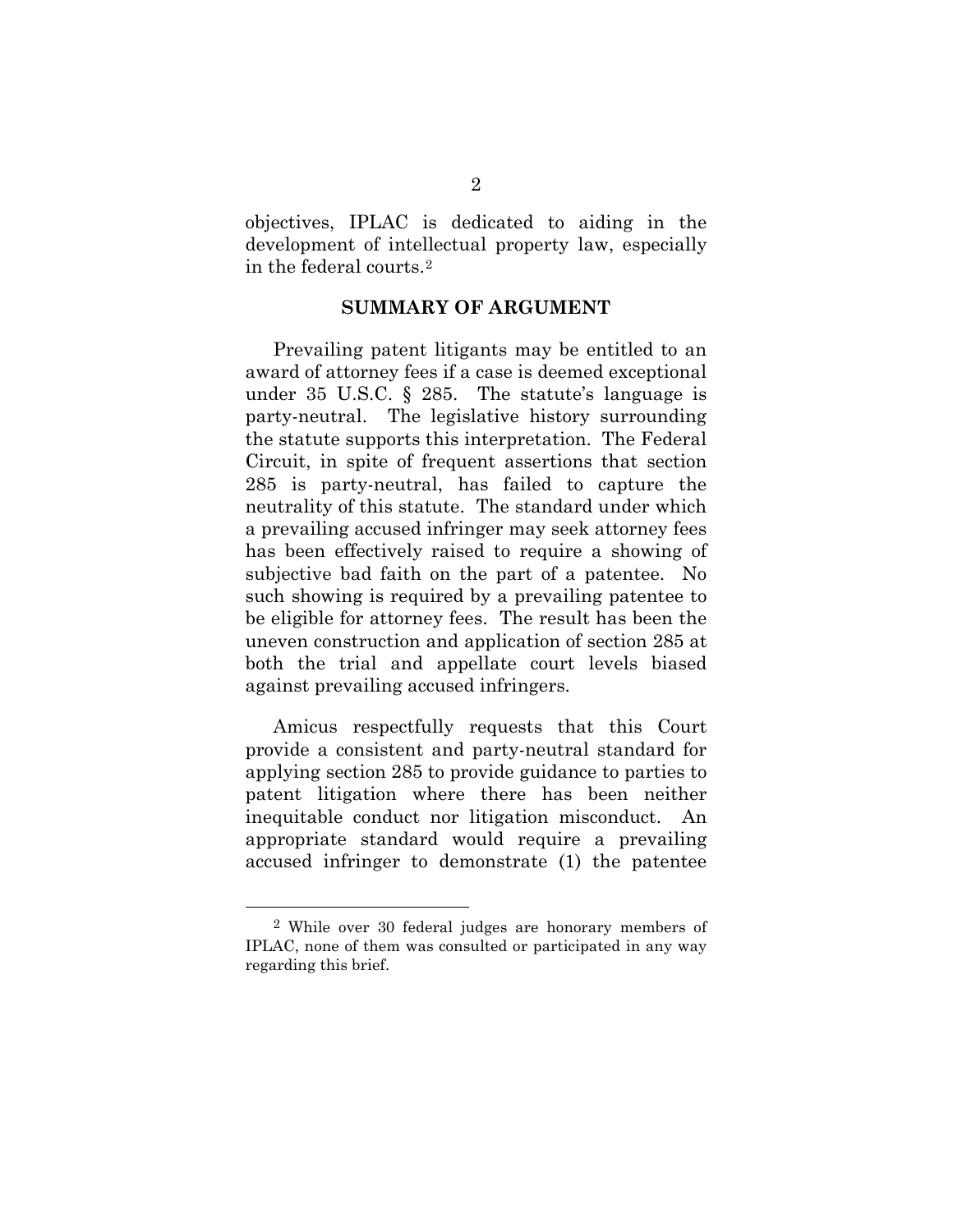sued despite an objectively high likelihood that the accused infringer's conduct did not constitute patent infringement, and (2) the patentee knew or should have known that the accused infringer's conduct did not constitute patent infringement and/or the patent was invalid.[3](#page-10-2) This standard is analogous to the standard set forth in *In re Seagate Technologies, LLC* under which prevailing patentees may be awarded attorney fees based on willful infringement. 497 F.3d 1360, 1371 (Fed. Cir. 2007). Furthermore, this interpretation is consistent with the application of the attorney fee-shifting statutes of copyright and trademark litigation.

#### **ARGUMENT**

## <span id="page-10-1"></span><span id="page-10-0"></span>**I. A PARTY-NEUTRAL, EXCEPTIONAL CASE STANDARD WOULD BENEFIT PATENTEES, ACCUSED INFRINGERS AND THE PUBLIC**

IPLAC seeks fairness and clarity in the law. This is especially true when it comes to furthering innovation and the high stakes presented in patent litigation. Whether a case may go to trial or be resolved through settlement is often determined by the ability to assess the true value of the case. One factor in assessing that value is the likelihood that

<span id="page-10-2"></span> <sup>3</sup> The analogous standard that should apply to cases in which the patentee is the prevailing party would require the patentee to demonstrate (1) the accused infringer defended the suit in spite of the objectively high likelihood that the patentee's patent was infringed and/or valid, and (2) the accused infringer knew or should have known that the patentee's patent was infringed and/or valid.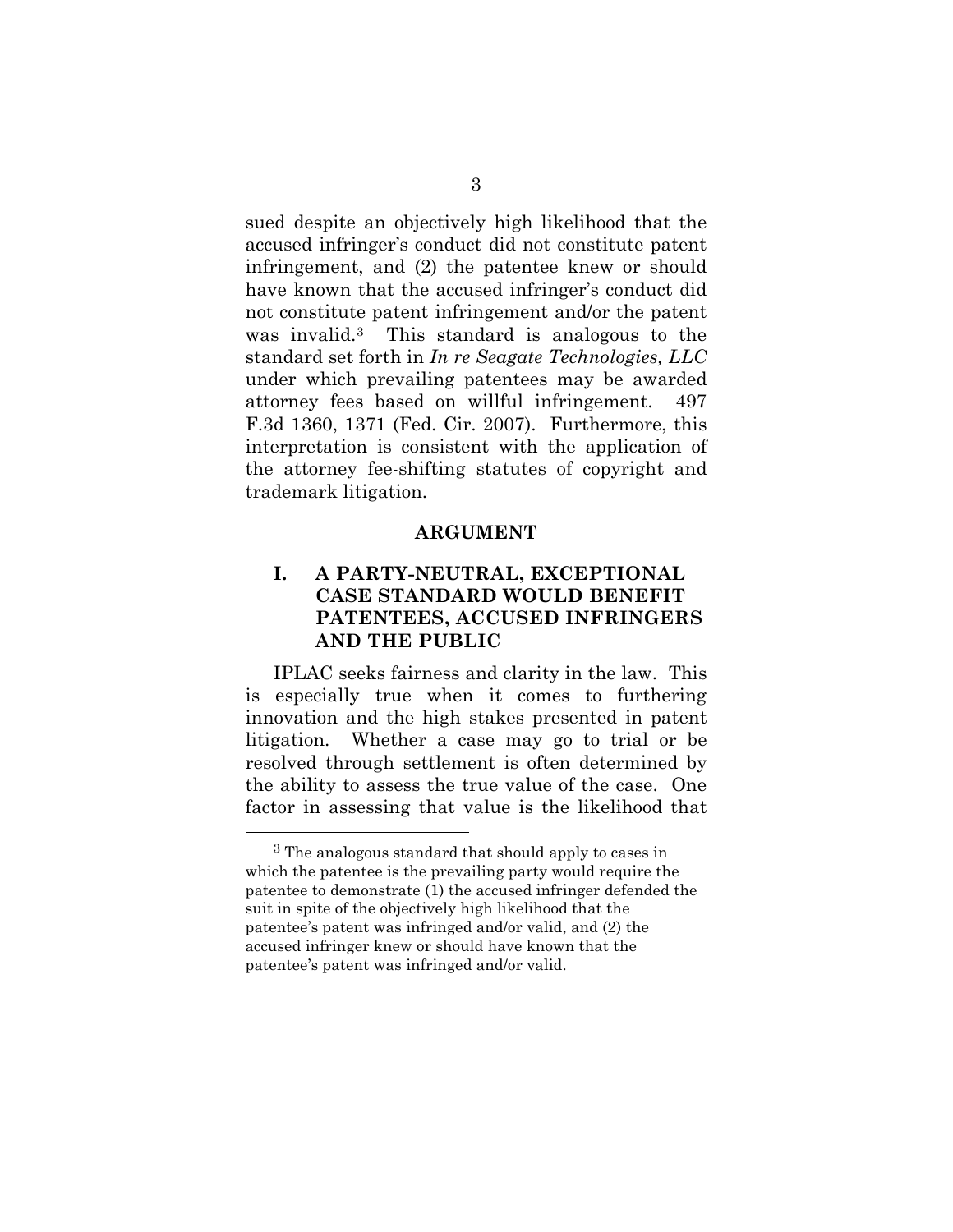the case would be deemed exceptional and result in an award of attorney fees.

Section 285 makes no distinction between patentees and accused infringers, allowing fees to be awarded to whichever is the prevailing party in "exceptional cases." Fairness, logic, and justice dictate that patentees and accused infringers should be held to an equal standard for an award of attorney fees. This is reflected in the traditional "American Rule," which dictates that each side will pay its own fees. When each side is responsible for its own fees, risks and rewards are generally balanced for each. In exceptional cases, however, when one side may be required to pay the other's fees, a lower standard for one side reduces that side's risk compared to the other.

Beyond just fairness, equal standards for plaintiffs and defendants seeking attorney fees provide for balancing incentives between the two sides. The risks and rewards for each side reflect the relative value that society places on each side. We should not value a patent more highly than we value innovation on the margins of the patent. Similarly, we should not value blind pursuit of an alleged infringer more highly than eliminating an invalid patent that stymies industry.

Patents should encourage innovation. U.S. CONST. art. I, § 8, cl. 8. In exchange for an appropriate disclosure of the invention, a patent owner is granted the right for a limited time to exclude others from making or using the claimed invention. But, the scope of the patent's protection is narrowly circumscribed. A patent owner may not lawfully prevent others from innovating around the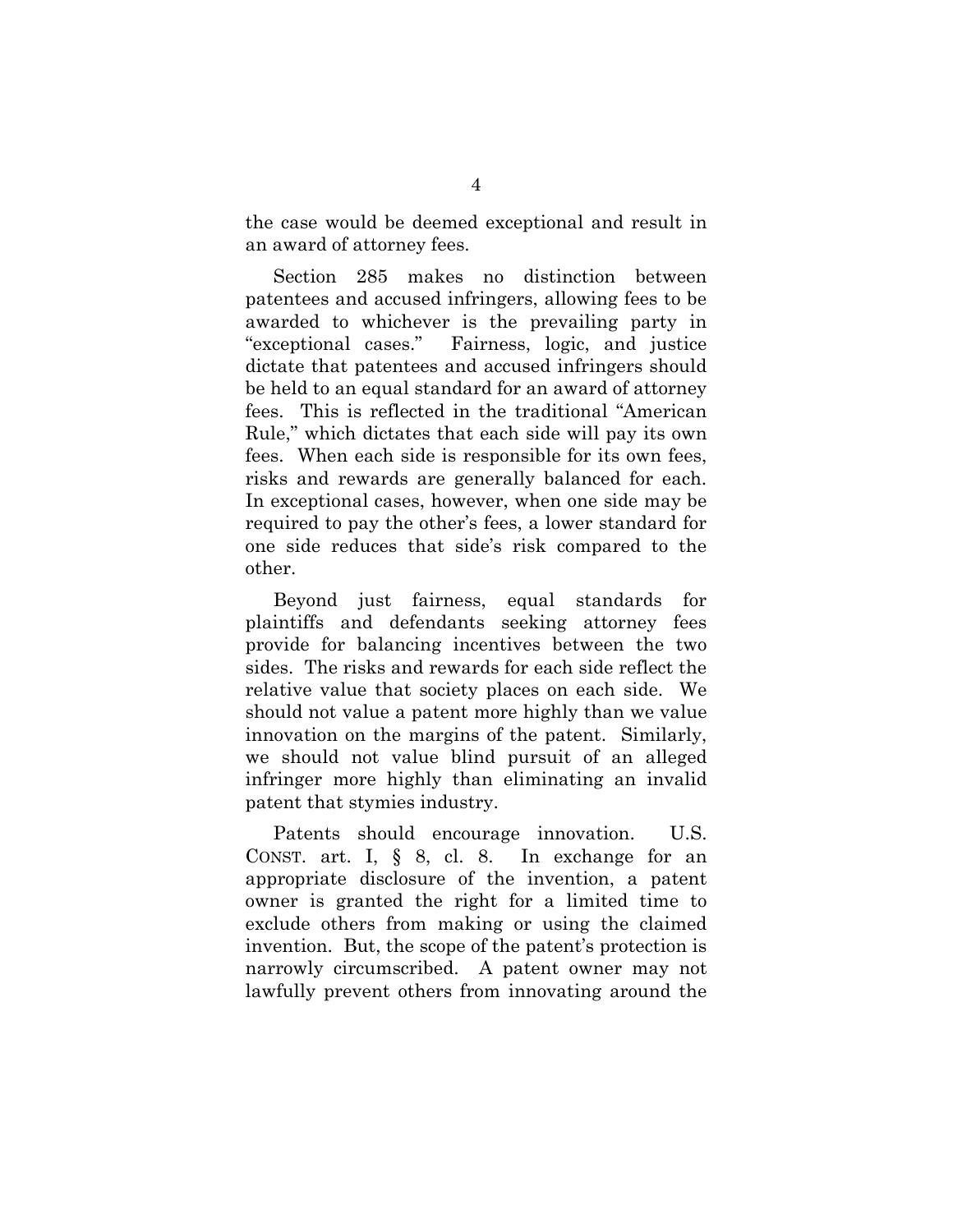margins of its patent or from using the patent's disclosure as a foundation for further invention.

Society benefits from both the innovation of patent owners and the innovation of others. Both sides should run the same risk of having to pay the other side's attorney fees. A lower standard for one side encourages that side to abuse the system and waste judicial resources by filing law suits or offering defenses with a low probability of success.

If alleged infringers must meet a higher standard than patentees to prove a case is exceptional, patent owners may be encouraged to file marginal lawsuits. Such cases by patentees subject a defendant to the inconvenience and expense of defending an infringement suit. This leads to diminished innovation by others because even if they will not infringe, they may not be able to afford to defend a lawsuit. In this scenario, the courts enable anticompetitive activity by providing incentives for filing suits that harm competition.

From the other perspective, if patentees must meet a higher standard than accused infringers to prove a case is exceptional, potential infringers will be less likely to avoid patents. Patentees may be less likely to file a well-founded lawsuit where they risk paying the defendant's attorney fees besides their own.

The courts and the public benefit from more rational litigation when both patentees and accused infringers run the same risk of paying the opponent's attorney fees and both parties know the standard by which such risk will be judged. A balanced standard encourages both sides to look objectively at the merits of their cases from the beginning. This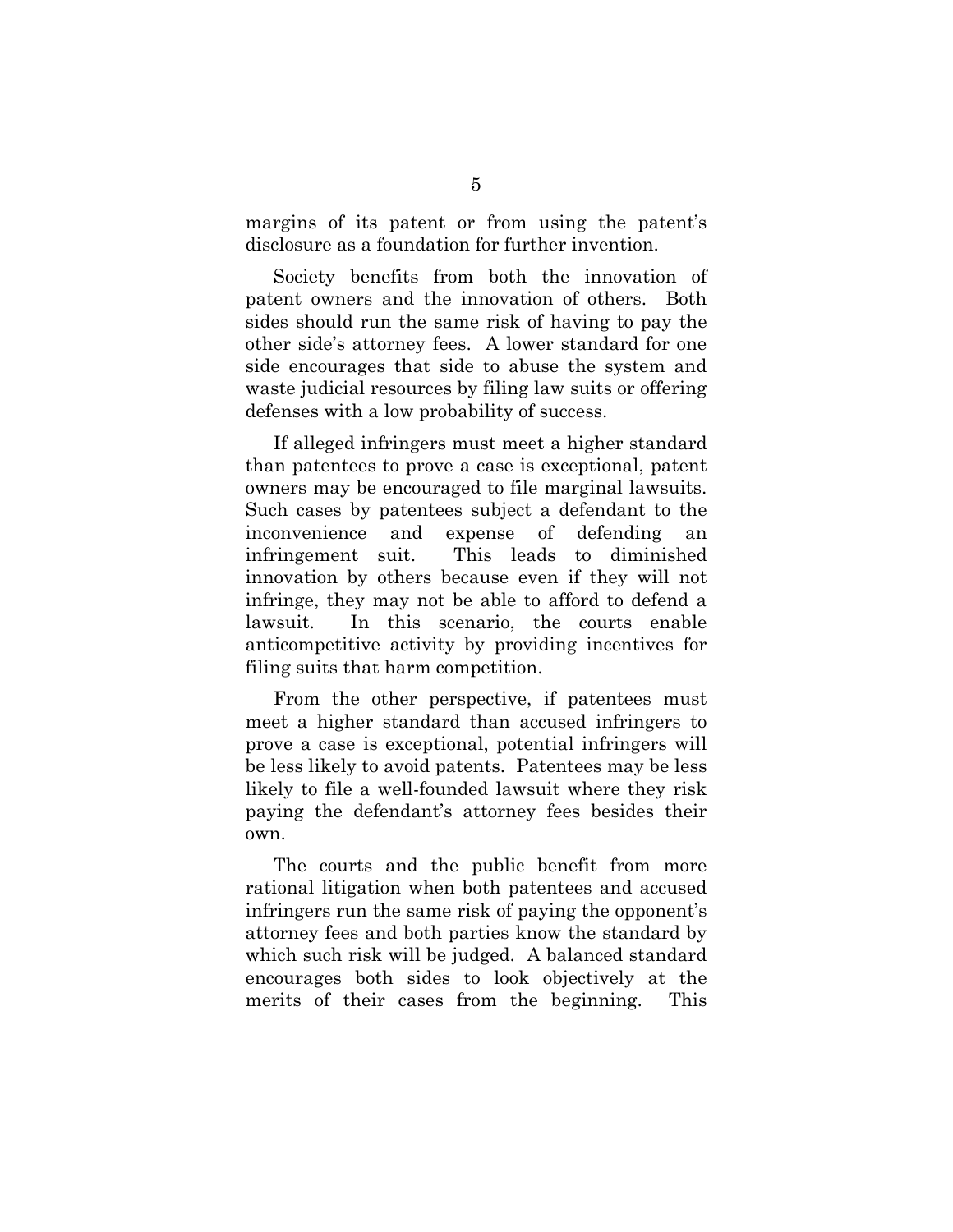encourages settlement and decreases overall litigation costs.

The public also benefits from increased competition if both patentees and accused infringers must meet the same standard to receive attorney fees in an exceptional case. If meritless claims and defenses subject patent owners and accused infringers to the same risk of paying attorney fees, the scope of the patents will become clearer. People will more freely innovate around patents. And as patentees realize the boundaries of their own patents as well as the validity of their patents, they will be encouraged to continue innovation to expand those boundaries.

# <span id="page-13-0"></span>**II. THE FEDERAL CIRCUIT HAS FAILED TO ARTICULATE A CONSISTENT STANDARD FOR ASSESSING WHETHER A CASE IS EXCEPTIONAL IN THE ABSENCE OF INEQUITABLE CONDUCT OR LITIGATION MISCONDUCT**

The Federal Circuit has inconsistently described the circumstances under which a case may be found exceptional under 35 U.S.C. § 285. Section 285 provides that "[t]he court in exceptional cases may award reasonable attorney fees to the prevailing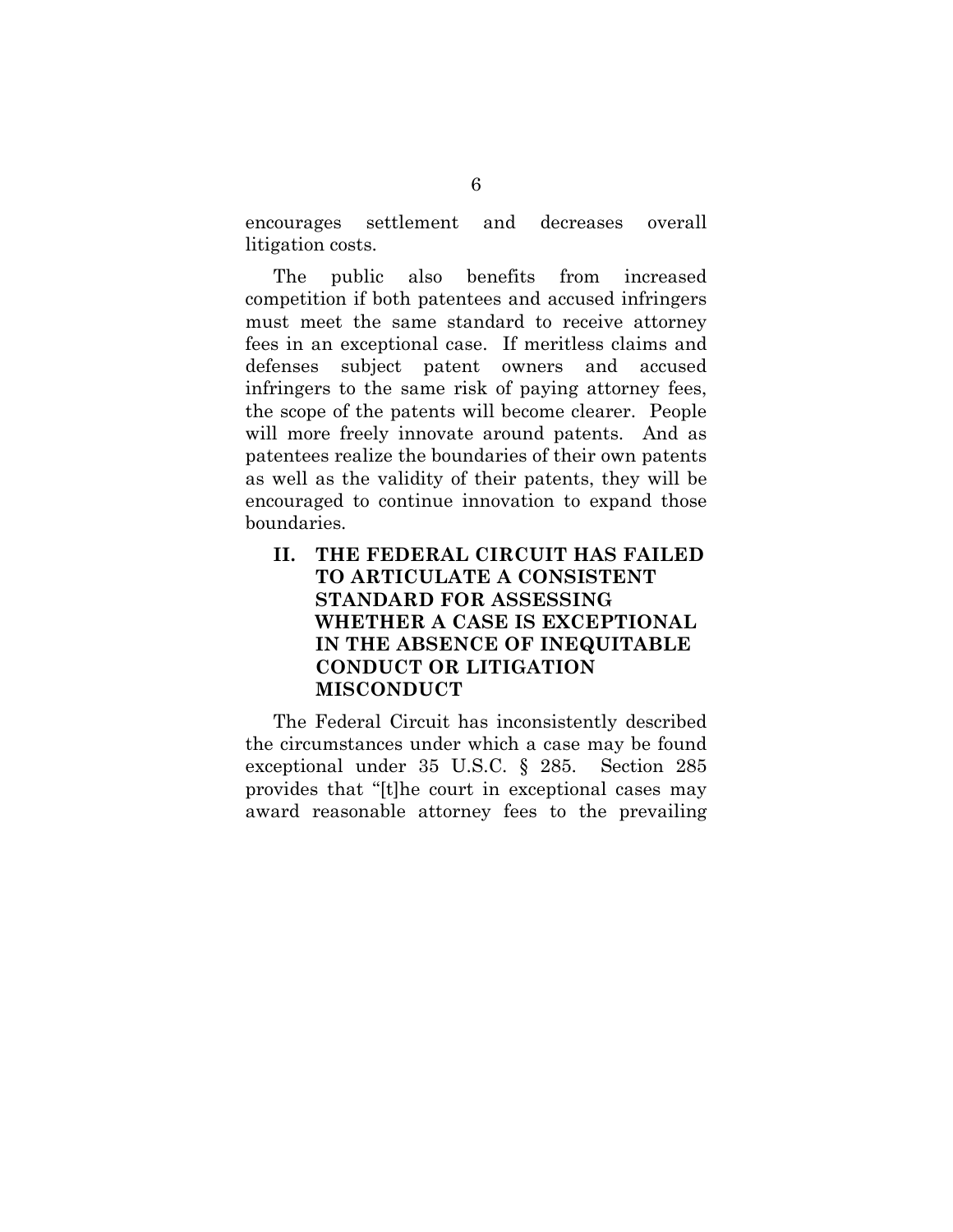party." 35 U.S.C. § 285.[4](#page-14-1) This inconsistency has resulted in an uneven application of section 285 by trial courts to prevailing parties.

#### **A. HISTORY OF 35 U.S.C. § 285**

<span id="page-14-0"></span>The case law and statutory history surrounding section 285 were interpreted by the Federal Circuit in *Rohm & Haas Co. v. Crystal Chemical Co.* The court, in exploring the statutory origins of section 285, noted that "[p]rior to 1946, the Supreme Court, following the American Rule, had held that the award of attorney fees based upon equitable considerations was not available in patent cases." 736 F.2d 688, 690 (Fed. Cir. 1984). The court noted in 1946 that Congress amended § 4921 of the Revised Statutes to permit the award attorney fees to a prevailing patent litigant at the court's discretion. *Id.* at 690*.* The court also highlighted that the Senate report pertaining to this revision advised that it applied to both prevailing patentees and prevailing accused infringers, and was "made general so as to enable the court to prevent a gross injustice to an alleged infringer." *Id.* at 690-1 (citing S. REP. NO. 79- 1503, at 2 (1946), *reprinted in* 1946 U.S. Code Congressional Service 1386, 1387).

<span id="page-14-1"></span> $435$  U.S.C.  $\S 273$  provides a specific example of when a case may be deemed exceptional for the purpose of awarding attorney fees. Under section 273, an accused infringer may defend against infringement by showing prior commercial use. If an accused infringer brings forth this defense, but fails to demonstrate a reasonable basis for asserting the defense, the case is deemed exceptional for the purposes of awarding attorney fees under section 285.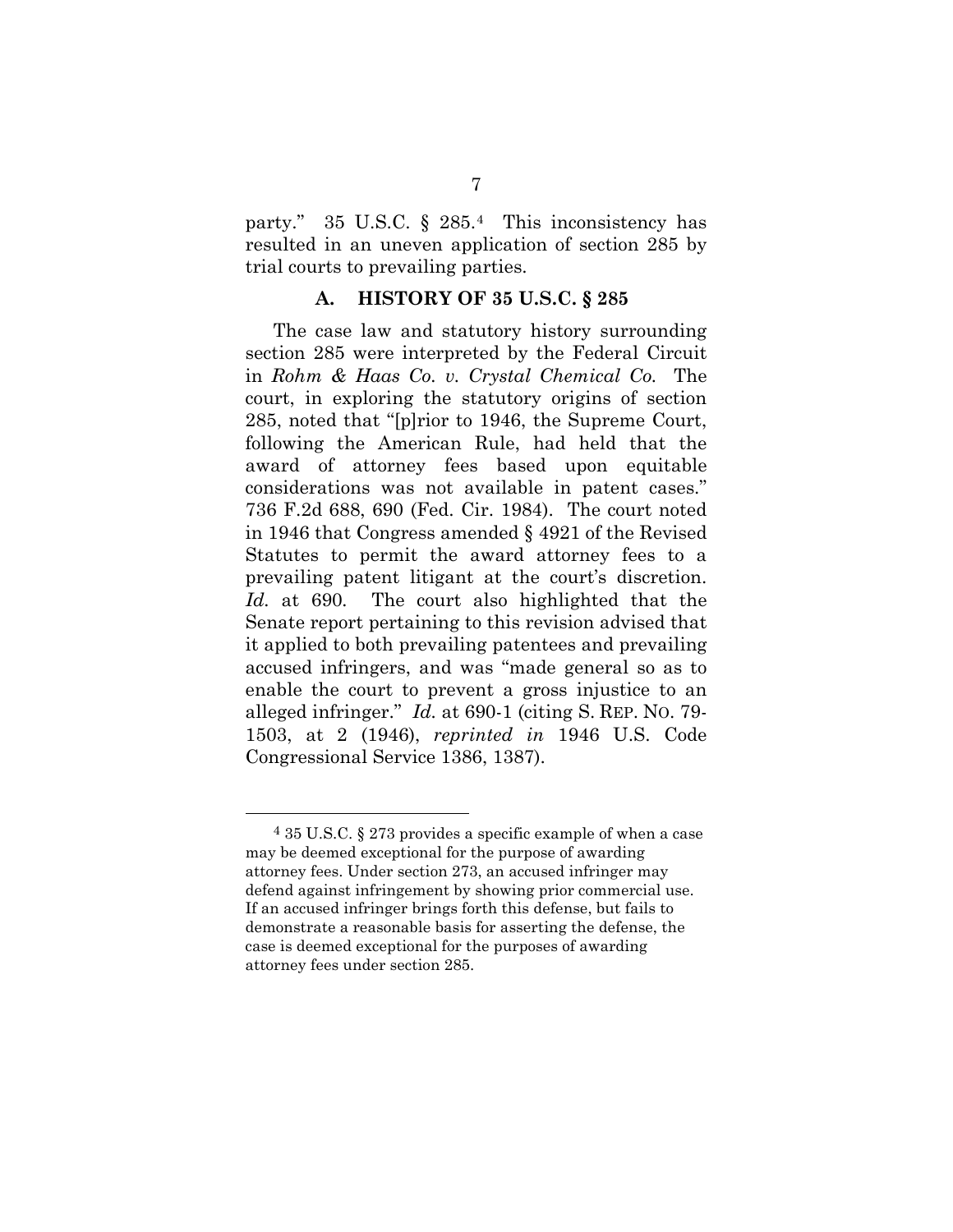The Patent Act of 1952 codified this attorney fee provision in section 285 and eliminated any mention of "discretion" while inserting the qualifier that courts may award attorney fees in "exceptional cases." *Id*. at 691. The Revision Note to section 285, as restated by its author, posited that the phrase "exceptional cases" was added to the statute to "express the intention of the old statute as shown by its legislative history and as interpreted by the courts." *Id*. (citing 75 J. Pat. & Trademark Off. Soc'y 161, 216 (1993)). From an historical standpoint, section 285 is grounded in notions of fairness and the prevention of "gross injustice" to prevailing parties.

Considering this history, the Federal Circuit found that section 285 allows a court to award attorney fees to a prevailing accused infringer only when it would be "unjust not to do so." *Id.* at 692. The court also noted that "[c]ases awarding attorney fees to prevailing patentees have typically found 'exceptional' circumstances in willful and deliberate infringement by an infringer, or in the prolongation of litigation in bad faith." *Id*. The court, however, did not define "bad faith."

### <span id="page-15-0"></span>**B. THE FEDERAL CIRCUIT APPLIES AN OBJECTIVE/OBJECTIVE STANDARD IN SOME CASES**

In *Eltech Systems Corp. v. PPG Industries*, *Inc.*, the Federal Circuit held that any prevailing party was subject to the same standards for assessing whether the losing party had engaged in bad faith litigation. 903 F.2d 805, 811 (Fed. Cir. 1990). The court also provided definition to "bad faith litigation," at least for a patentee, determining that "[w]here, as here, the patentee is manifestly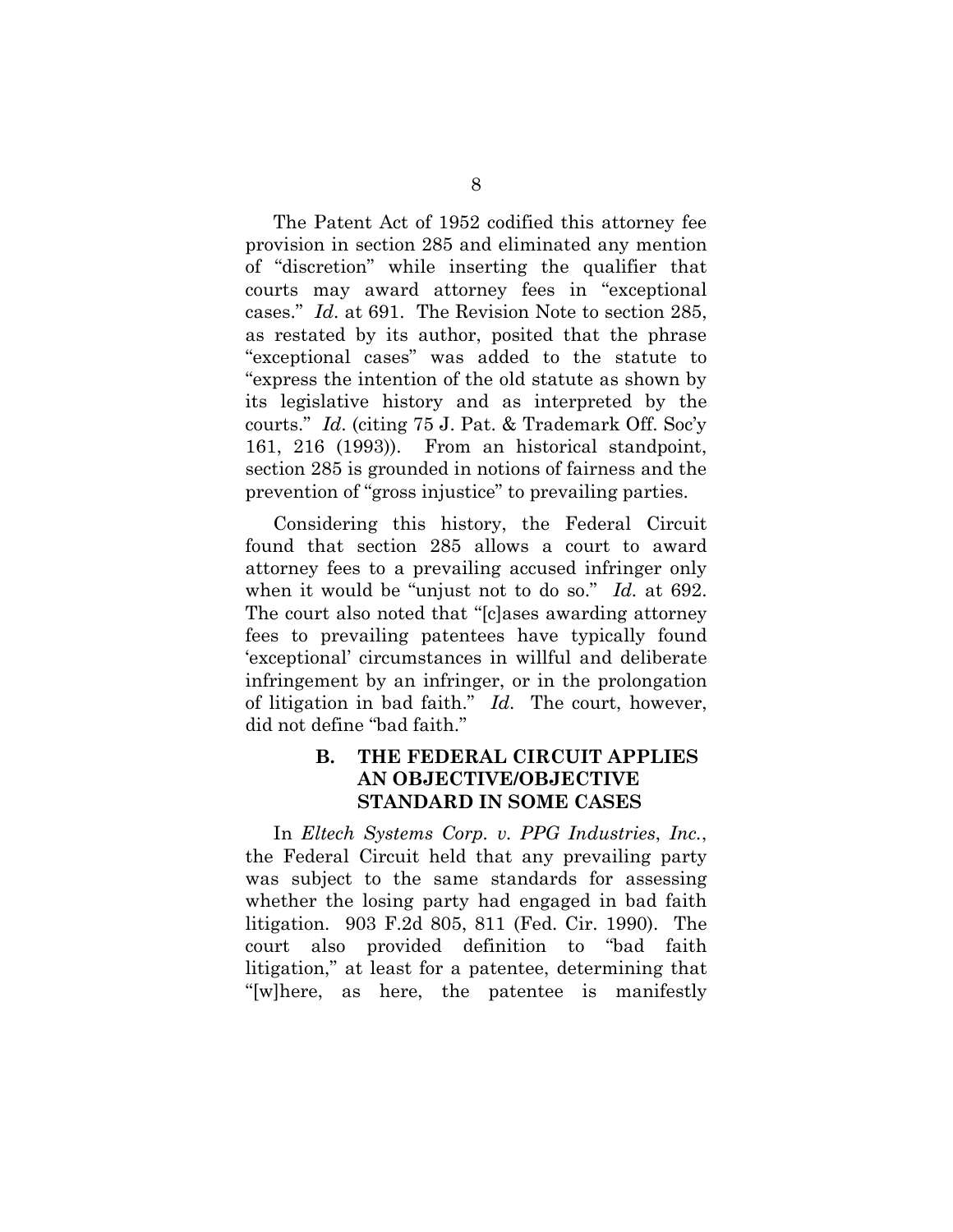unreasonable in assessing infringement, while continuing to assert infringement in court, an inference is proper of bad faith, whether grounded in or denominated wrongful intent, recklessness, or gross negligence." *Id*. This Court, in *Fogerty v. Fantasy, Inc.*, referenced *Eltech* as evidence that section 285 is a party-neutral fee-shifting statute and is treated as such in patent litigation. 510 U.S. 517, 525 n.12 (1994).

The *Eltech* decision was relied on by the Federal Circuit in *Forest Laboratories., Inc. v. Abbott Laboratories* as an example of circumstances that demonstrate bad faith litigation by a patentee. 339 F.3d 1324, 1329-1330 (Fed. Cir. 2003). These cases, read together, direct a trial court to award attorney fees to a prevailing party where, for instance, either party initially asserts or continues to assert positions in a knowingly, recklessly, or grossly negligent manner. This assessment is the same whether the issue is the validity or infringement of the patent.

Implicit in this interpretation is that a losing patentee is subject to a two-part standard to determine whether it litigated in bad faith in view of *Eltech*. First, the patentee's infringement assertion is objectively evaluated for reasonableness. Second, if the claim is objectively unreasonable, the patentee's own conduct in pursuing an unreasonable infringement assertion is evaluated for reasonableness. This second step involves an objective analysis of the patentee's conduct, as *Eltech* held that a patentee's grossly negligent or reckless pursuit of an unreasonable infringement claim was litigating in bad faith. *Eltech*, 903 F.2d at 811.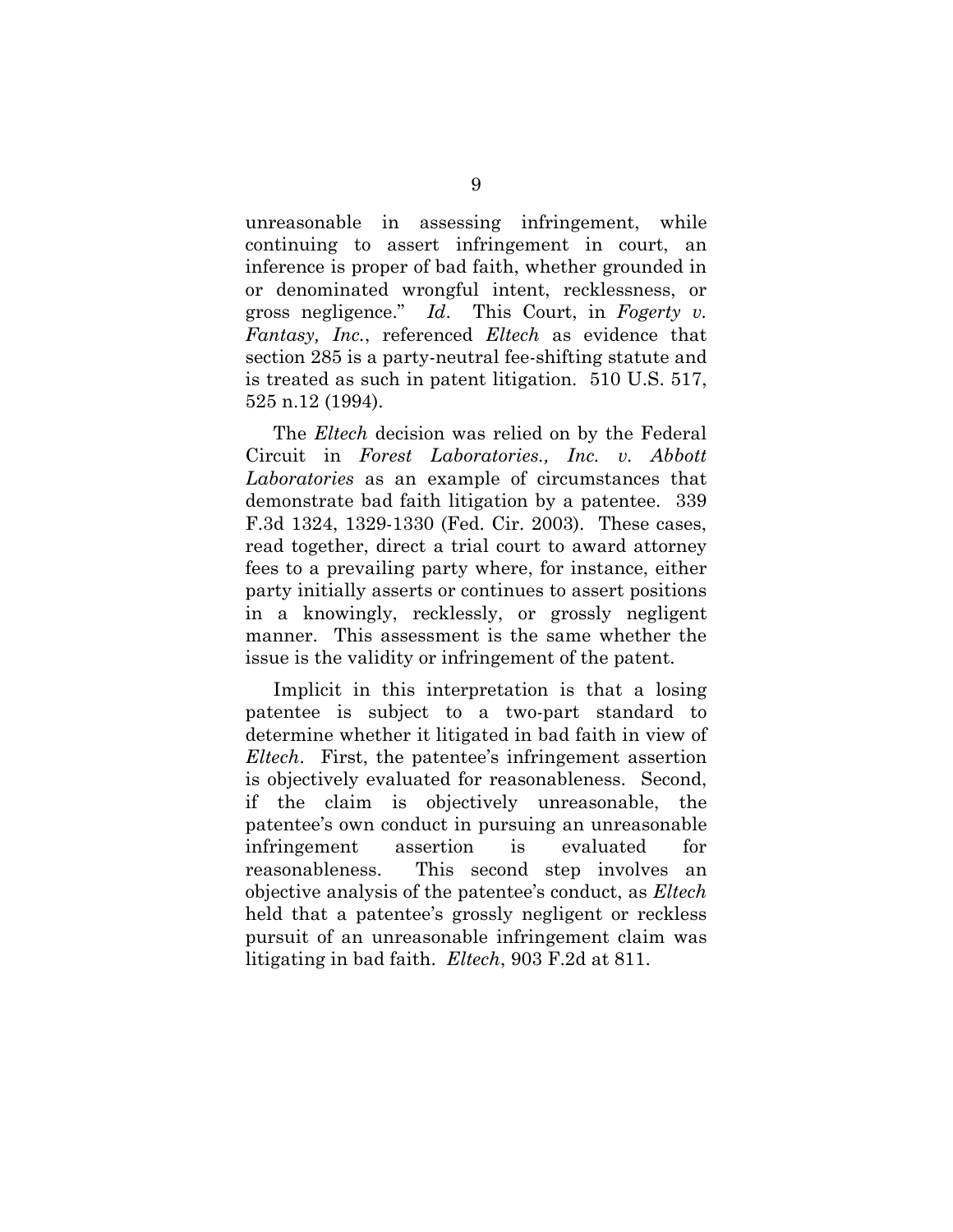In *Farmer v. Brennan*, this Court noted that "[t]he civil law generally calls a person reckless who acts or (if the person has a duty to act) fails to act in the face of an unjustifiably high risk of harm that is either known or so obvious that it should be known." 511 U.S. 825, 836 (1994). This Court, in *Baltimore & P. R. Co. v. Jones,* defined negligence as "the failure to do what a reasonable and prudent person would ordinarily have done under the circumstances of the situation, or doing what such a person under the existing circumstances would not have done." 95 U.S. 439, 441-42 (1877) As a finding of recklessness or gross negligence requires a court to compare a patentee's conduct to that of a reasonable person, determining whether a patentee's conduct was reasonable is an objective inquiry under *Eltech*.

#### <span id="page-17-0"></span>**C. THE FEDERAL CIRCUIT APPLIES A SUBJECTIVE/OBJECTIVE STANDARD IN OTHER CASES**

The Federal Circuit attempted to describe the circumstances in which a prevailing party may recover attorney fees under section 285 in 2005. However, in doing so, the Federal Circuit deviated from *Eltech* by creating a much more exacting, rigid test for determining whether a patentee litigated in bad faith. In *Brooks Furniture Manufacturing, Inc. v. Dutailier International, Inc.*, the Federal Circuit held that "[a]bsent misconduct in conduct of the litigation or in securing the patent, sanctions may be imposed against the patentee only if both (1) the litigation is brought in subjective bad faith, and (2) the litigation is objectively baseless." 393 F.3d 1378, 1381 (Fed. Cir. 2005) (citing *Professional Real Estate Investors v. Columbia Pictures Industries*, 508 U.S. 49, 60-61 (1993)).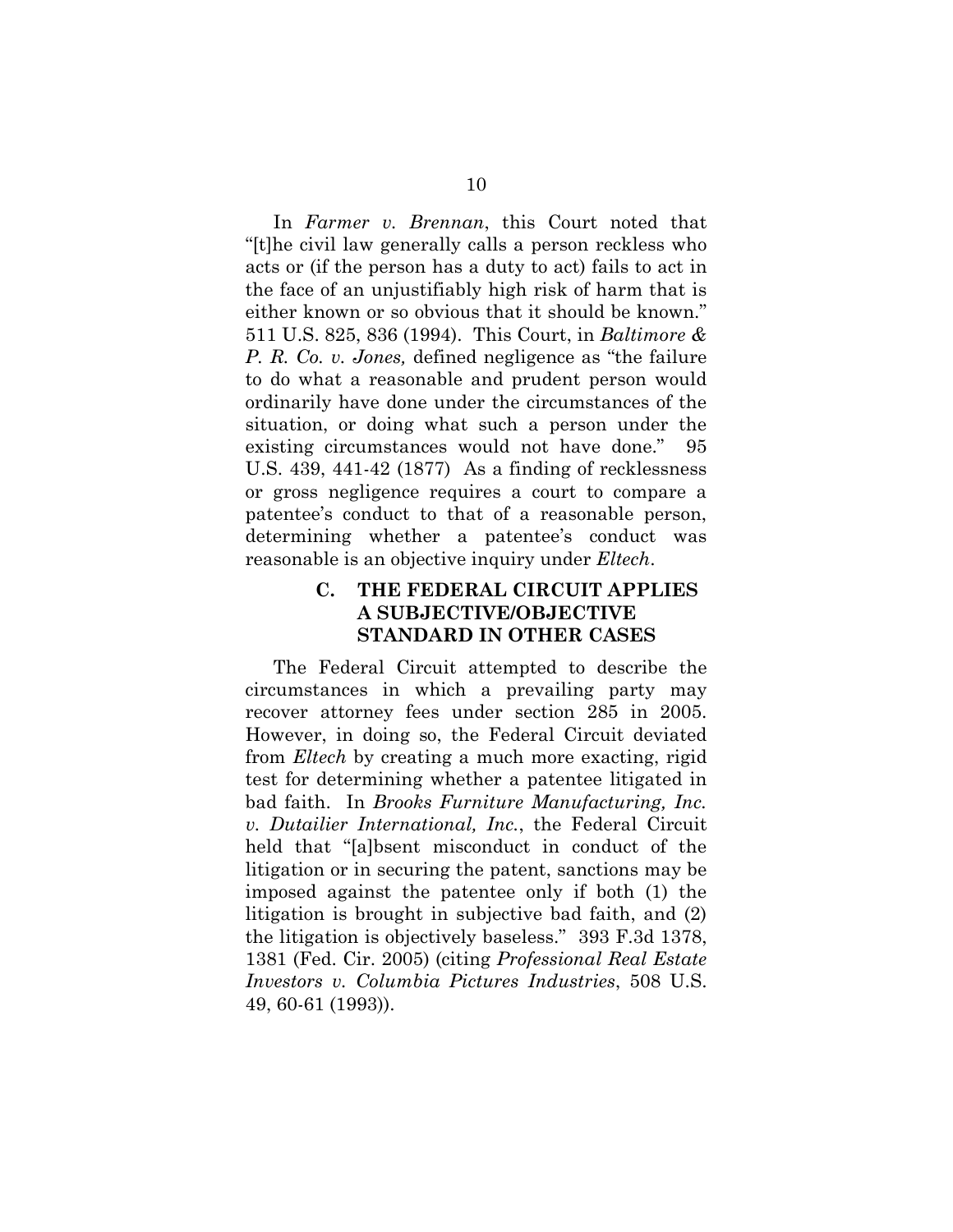The two-part standard articulated in *Brooks Furniture* introduced a subjective inquiry into the analysis of bad faith litigation not previously necessary for a court to award attorney fees to a prevailing accused infringer. This Court has interpreted "subjective intent" as equivalent to the "actual motivations" of an individual. *See Whren v. United States*, 517 U.S. 806, 813 (1996). Read plainly, the *Brooks Furniture* standard significantly increases the burden on a prevailing accused infringer seeking fees. Under *Brooks Furniture*, a prevailing accused infringer must demonstrate not only that the losing patentee's infringement assertion was objectively baseless, but also that the patentee knew or intended this and proceeded with the litigation anyway.

Interpretation of this inquiry is initially perplexing due to the Federal Circuit's reliance on *Professional Real Estate* ("*PRE*"). *PRE* did not involve construing section 285 or even patents. Rather, *PRE* outlined the non-statutory "sham litigation" exception to the *Noerr-Pennington* antitrust immunity doctrine. *PRE*, 508 U.S. at 60-61 ("First, the lawsuit must be objectively baseless…[and if so,] the court should focus on whether the baseless lawsuit conceals an attempt to interfere directly with the business relationships of a competitor through the use of the governmental process." (quotations, citations, and emphasis omitted)). In response to "confusion" by the circuit courts, *PRE* construed under what circumstances filing of a lawsuit could be considered merely an "anticompetitive weapon," instead of a rightful petition to the government for redress of an alleged wrong. *Id.* In *Brooks Furniture,* the Federal Circuit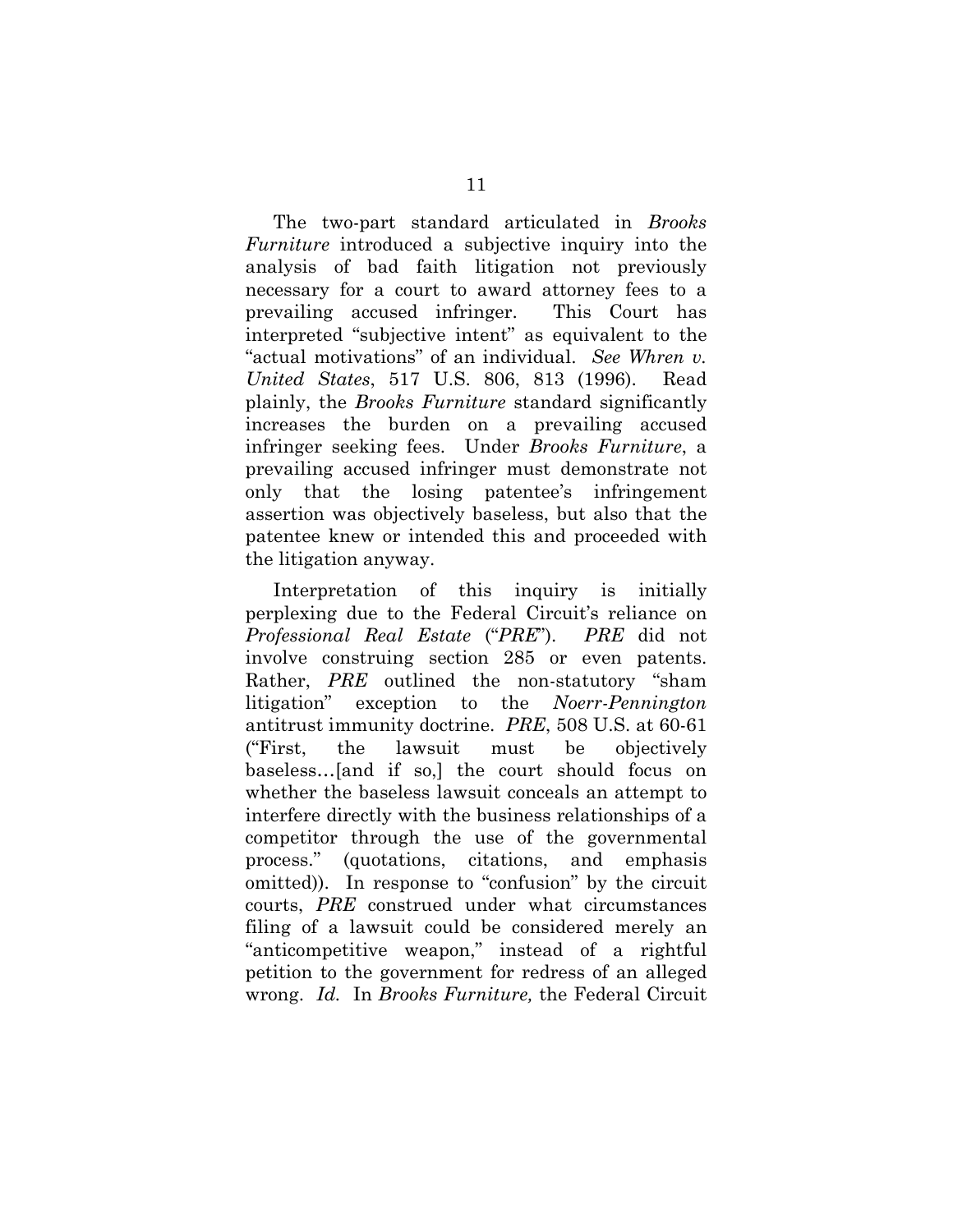did not explain why it shoehorned antitrust law regarding sham litigation, with its own precedent and statutory basis, into interpreting how section 285 should apply to prevailing defendants. Given this lack of guidance, district courts have struggled to apply *Brooks Furniture*. (*See infra,* § III).

The creation of the *Brooks Furniture* standard by the Federal Circuit is also confusing in light of the opinion's incorporation of the language from *Eltech* (holding gross negligence or recklessness by a patentee in pursuing an unreasonable assertion of infringement could support a finding of bad faith), through its reliance on *Forest Labs*. *Brooks Furniture,* 508 U.S. at 1381 (citing *Forest Labs.,* 339 F.3d at 1330).

In contrast to the situation for a prevailing accused infringer, for a prevailing patentee, a finding of willful infringement alone has long been a sufficient basis for a trial court to make an exceptional case determination under section 285. *E.g., Modine Mfg. Co. v. Allen Group Inc.,* 917 F.2d 538, 543 (Fed. Cir. 1990) ("An express finding of willful infringement is a sufficient basis for classifying a case as 'exceptional'."). If a trial court finds willful infringement but does not award attorney fees, the court must explain why the case was deemed unexceptional under section 285. *S.C. Johnson & Son, Inc. v. Carter-Wallace, Inc.*, 781 F.2d 198, 201 (Fed. Cir. 1986).

The Federal Circuit subsequently set forth a twopart standard under which prevailing patentees could demonstrate willful infringement in *Seagate*. In *Seagate*, the court held that "to establish willful infringement, a patentee must show by clear and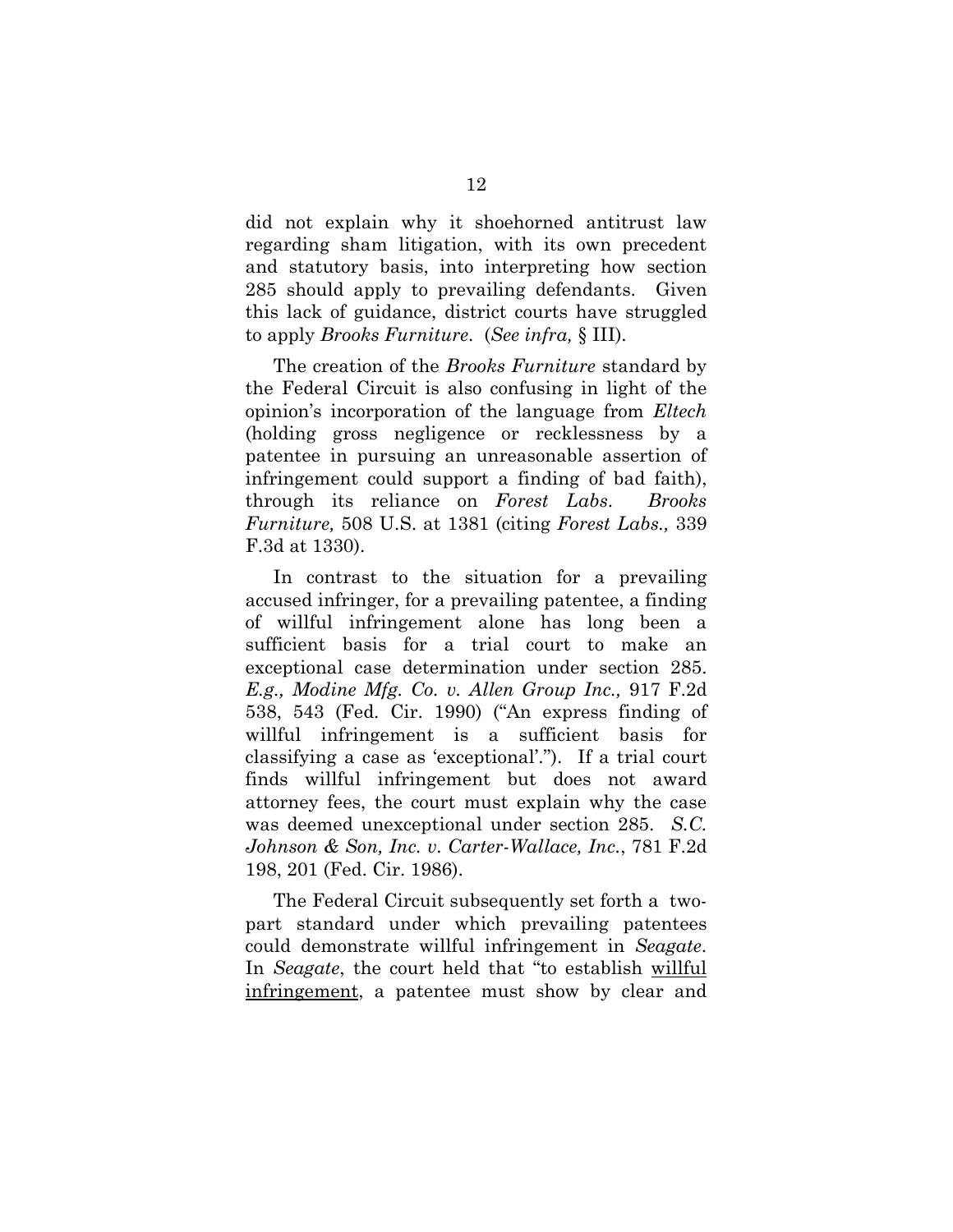convincing evidence that the infringer acted despite an objectively high likelihood that its actions constituted infringement of a valid patent."497 F.3d at 1371 (emphasis added). The court continued:

The state of mind of the accused infringer is not relevant to this objective inquiry. If this threshold objective standard is satisfied, the patentee must also demonstrate that this objectively-defined risk (determined by the record developed in the infringement proceeding) was either known or so obvious that it should have been known to the accused infringer.

<span id="page-20-0"></span>*Id.*

### **D. PREVAILING ACCUSED INFRINGERS ARE SUBJECT TO THE HIGHER BURDEN OF THE SUBJECTIVE/OBJECTIVE STANDARD**

Both *Brooks Furniture* and *Seagate* provide prevailing patent litigants with means by which fees may be awarded under section 285. Absent litigation misconduct, prevailing patentees can demonstrate willful infringement by an infringer by showing the infringer satisfies the two-part objective standard in *Seagate*. Similarly, absent litigation misconduct or misconduct in securing the patent, prevailing accused infringers can demonstrate that a patentee pursued objectively baseless litigation in subjective bad faith under the two-part standard in *Brooks Furniture*.

The difference in these two standards is that a prevailing accused infringer must demonstrate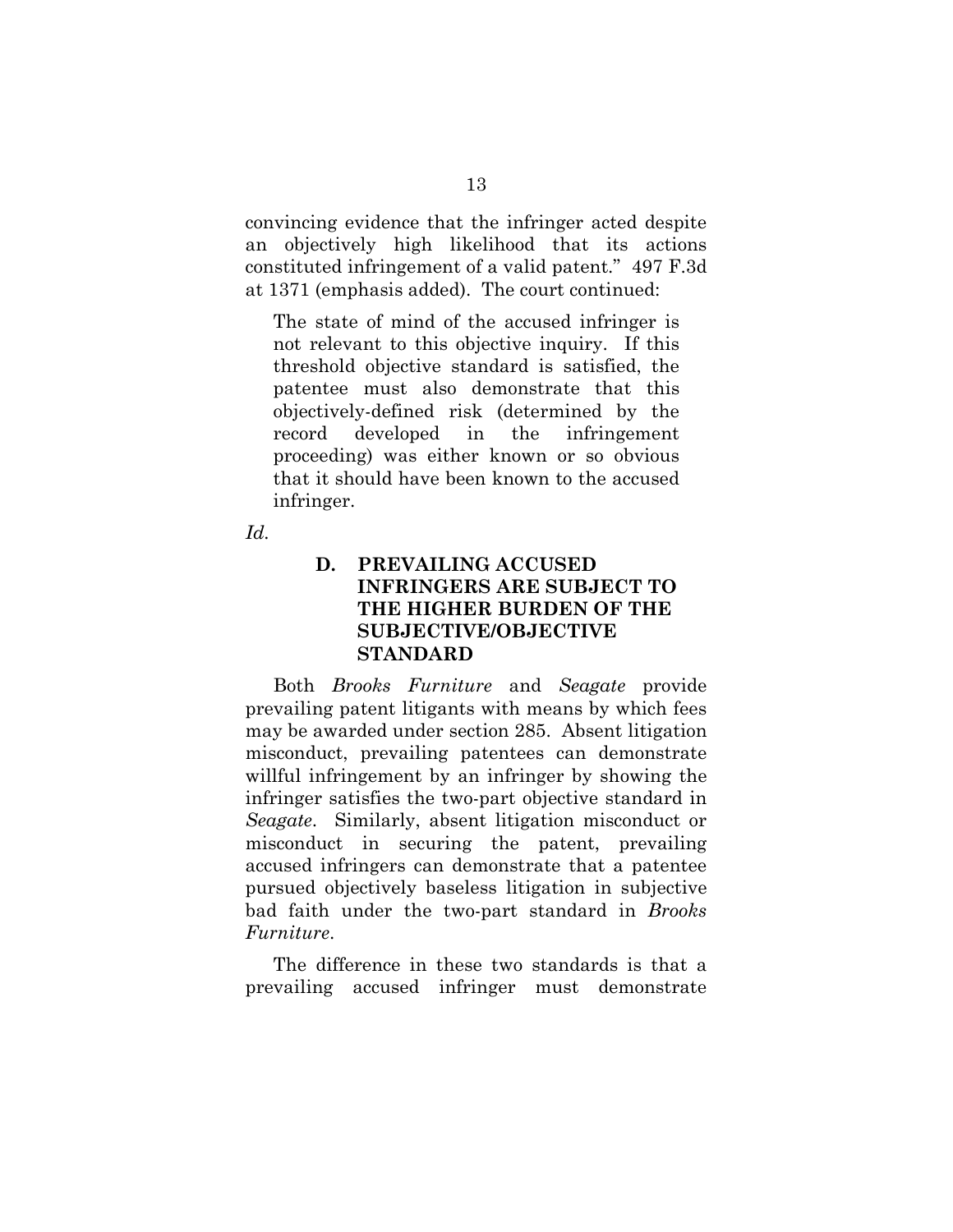subjective bad faith, which, when read plainly, implies that a prevailing accused infringer must show a patentee intended to conduct, or knew it was conducting objectively baseless litigation. A prevailing patentee, however, need only demonstrate an infringer knew or should have known its activities had an objectively high likelihood of infringement. Demonstrating an infringer "should have known" its activities constituted infringement is an objective inquiry tantamount to showing recklessness. *See Seagate*, 497 F.3d at 1371.

Plainly reading the "subjective bad faith" prong of *Brooks Furniture* as requiring intent or knowledge imposes a higher burden on prevailing accused infringers to prove a case exceptional under section 285 as compared to prevailing patentees. Such a reading contravenes the holdings in *Fogerty* and in *Eltech* that section 285 is a party-neutral fee-shifting statute.

Since *Brooks Furniture* and *Seagate*, the Federal Circuit has done little to clarify the meaning of "subjective bad faith" in the context of attorney fees and sanctions. In *iLOR, LLC v. Google, Inc.*, the Federal Circuit stated that the objective baselessness prong for a prevailing accused infringer is identical to the objective recklessness standard for attorney fees that a prevailing patentee must demonstrate under *Seagate*. 631 F.3d 1372, 1377 (Fed. Cir. 2011). While the Federal Circuit clarified that both prevailing patentees and accused infringers can demonstrate objective baselessness in the same, party-neutral way, the court also continued to require that under the test in *Brooks Furniture* "the plaintiff's case must have no objective foundation, and the plaintiff must actually know this." *Id.* The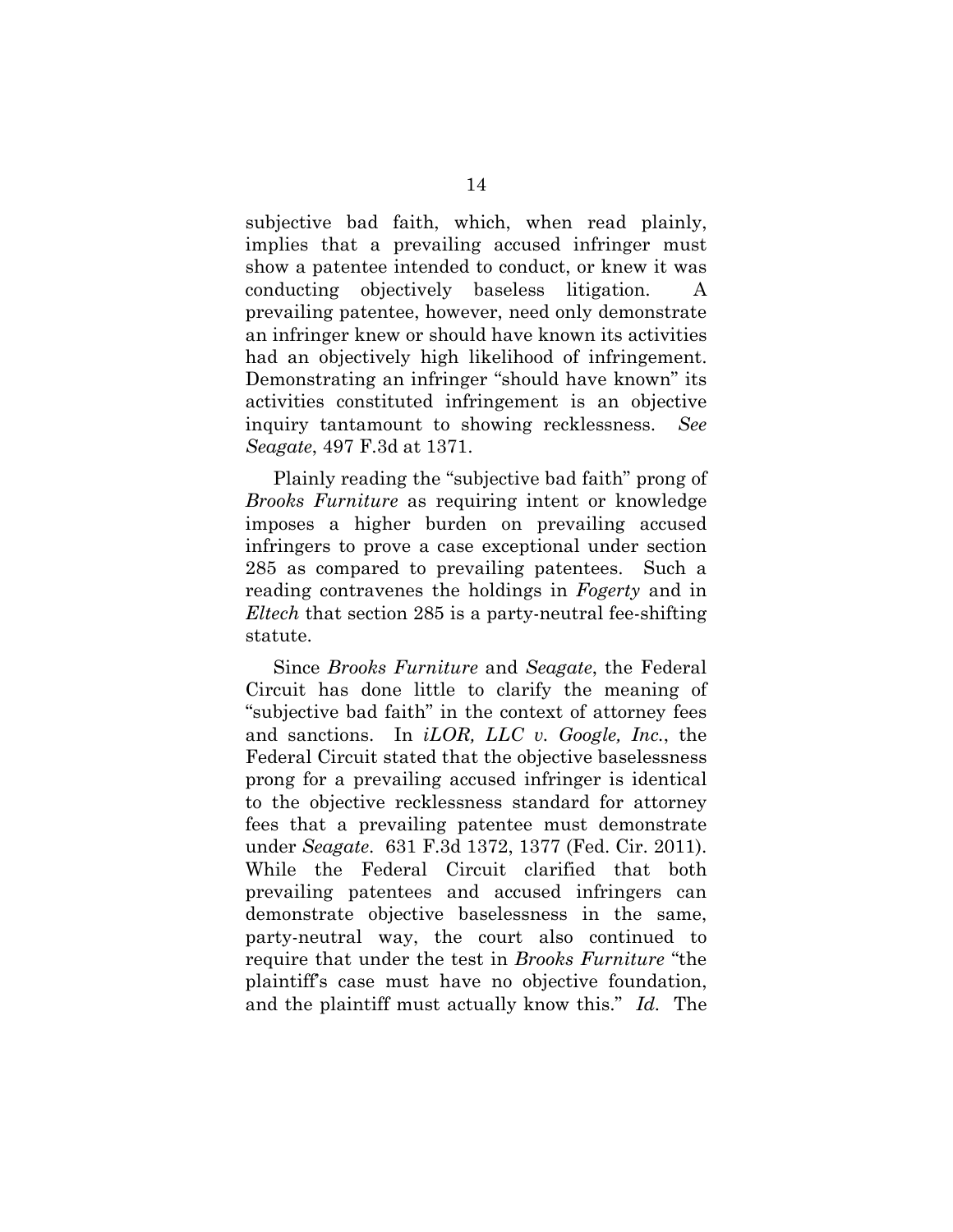Federal Circuit continued to maintain that prevailing patentees need only show an infringer "knew or should have known" their conduct had an objectively high risk of infringement. *Id*.

The following year, the Federal Circuit seemingly contradicted itself in *Highmark, Inc. v. Allcare Health Management Systems, Inc.*, holding "[the] same objective/subjective standard applies for both patentees asserting claims of infringement and alleged infringers defending against claims of infringement." 687 F.3d 1300, 1309 (Fed. Cir. 2012), *cert. granted*, 134 S. Ct. 48 (2013). Later in the opinion, the court, citing *Seagate*, held that a claim is brought in subjective bad faith when "the objective unreasonableness of the claim 'was either known or so obvious that it should have been known' by the patentee." *Id.* at 1312.

The irreconcilable language from *iLOR* and *Highmark* embodies the inconsistency of the Federal Circuit's own interpretation of section 285. What is clear is that trial courts, depending on which opinions from the Federal Circuit they rely on, have the latitude to apply an inequitable, harsher standard to prevailing accused infringers in making fee determinations. In a concurring opinion in *Raylon, LLC v. Complus Data Innovations, Inc.*, Judge Reyna noted that "[o]ur cases have not established a precise definition for 'bad faith' in the exceptional case context," and that earlier cases "discuss 'bad faith' as closely aligned with 'a finding of unfairness'." 700 F.3d 1361, 1373-74 (Fed. Cir. 2012), *cert. denied*, 134 S. Ct. 94 (2013). Judge Reyna referenced both *Eltech* and *Rohm & Haas* in his concurrence along with *Brooks Furniture*, which supports IPLAC's view that the jurisprudence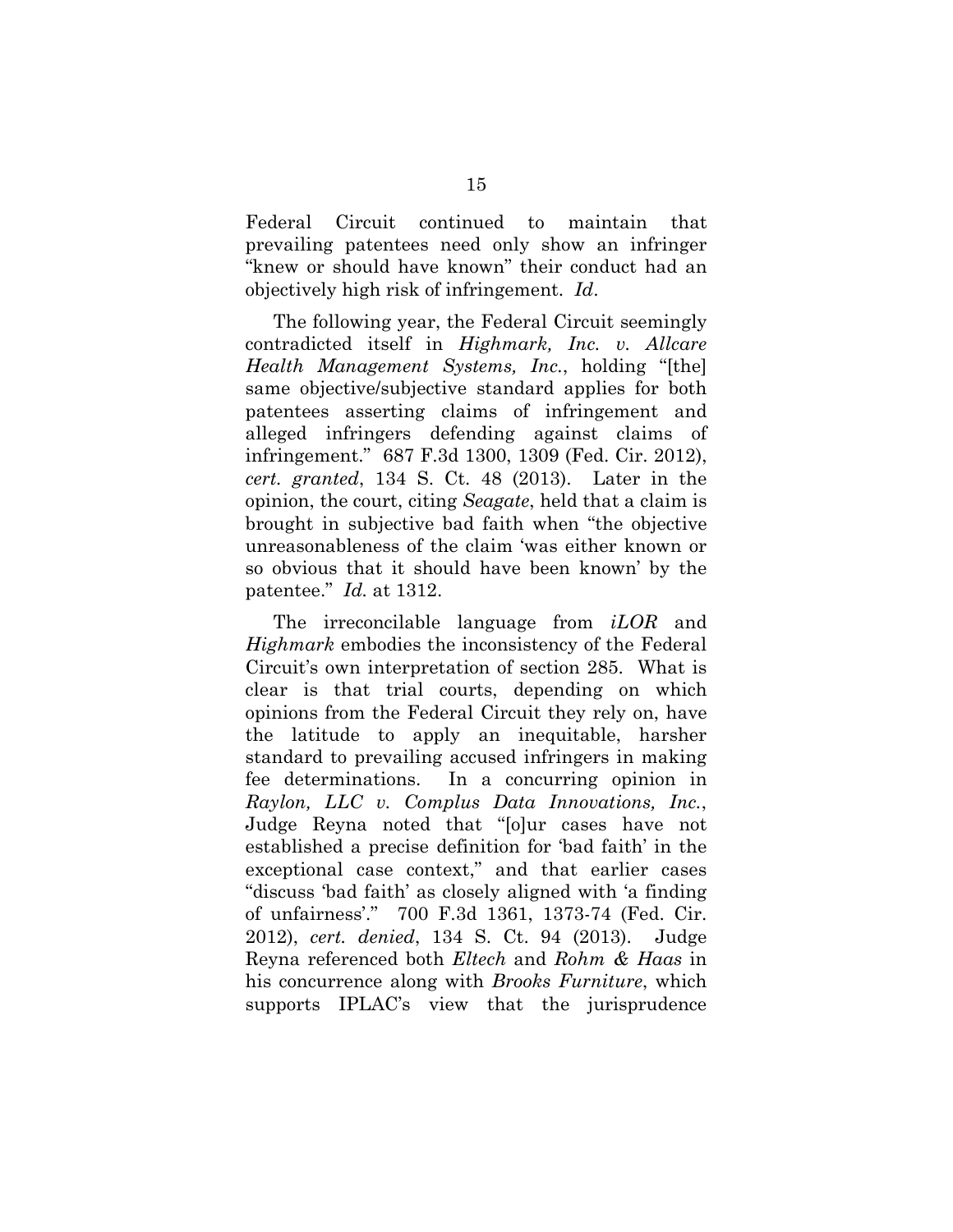pertaining to attorney fees in the Federal Circuit needs clarification from this Court.

## <span id="page-23-0"></span>**III. DISTRICT COURTS HAVE DEVELOPED AN INCOMPATIBLE AND INEQUITABLE BODY OF LAW DUE TO A LACK OF A CONSISTENT STANDARD**

In applying the various standards articulated by the Federal Circuit for determining whether a case is exceptional, the district courts have developed an array of standards. However, these standards vary widely not only amongst themselves but also from the *Seagate* standard for awarding attorney fees to patentees*.*

As set out by the Federal Circuit in *Eltech* and endorsed by this Court in *Fogerty*, "there is and should be no difference in the standards applicable to patentees and infringers who engage in bad faith litigation" when determining attorney fees motions. *Eltech*, 903 F.2d at 811. The standard for patentees as set out in *Seagate* requires a showing that there was "an objectively high likelihood" that the infringer's conduct constituted patent infringement that "was either known or so obvious that it should have been known to the accused infringer." *In re Seagate*, 497 F.3d at 1371. A review of recent district court decisions awarding or refusing to award attorney fees shows not only that different standards are applied to prevailing parties, but that even among similarly situated accused infringers, standards are applied inconsistently.

The standards articulated in recent district court decisions range from an "exacting standard," requiring that a plaintiff's infringement assertion be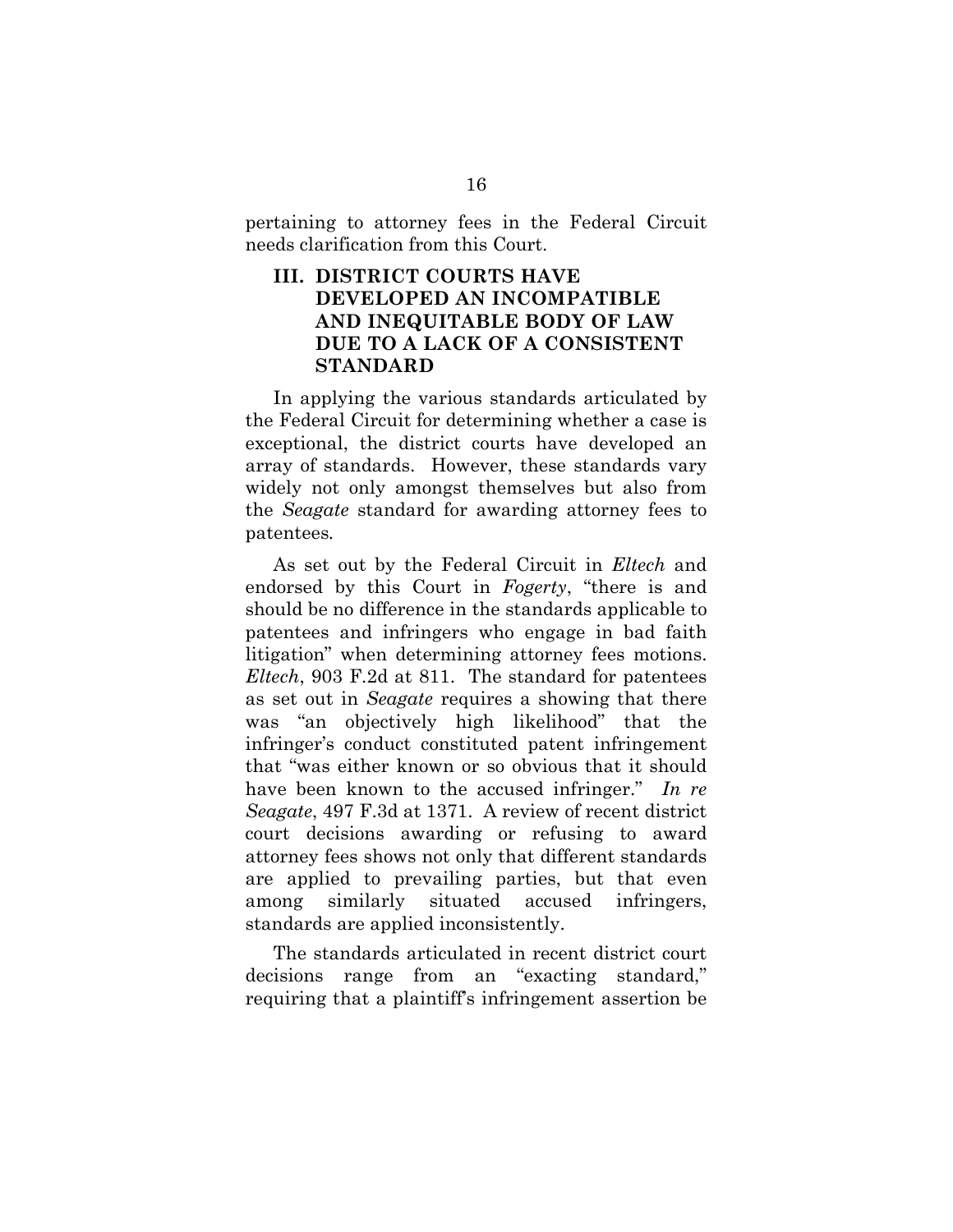objectively baseless and that the plaintiff actually knew this, to a standard where bringing an objectively baseless suit against an accused infringer is in itself sufficient for a court to deem the case exceptional. *Compare Vistan Corp. v. Fadei, USA*, *Inc.,* No. C-10-04862, 2013 WL 1345023, at \*1 (N.D. Cal. Apr. 2, 2013) (quoting *iLOR*, 631 F.3d at 1377), *rev'd on other grounds,* Nos. 2013-1216, 2013-1217, 2013 WL 6231725 (Fed. Cir. Dec. 3, 2013), *with MarcTec, LLC v. Johnson & Johnson*, No. 07-cv-825, 2010 WL 680490, at \*10 (S.D. Ill. Feb. 23, 2010), *aff'd*, 664 F.3d 907 (Fed. Cir. 2012).

Two principles are clear from the district court decisions. First, different standards are being used for similarly situated accused infringers. Second, in many instances, accused infringers are subject to higher standards than patentees seeking fees. Within this diverse range lie a number of differently articulated standards where district courts simply pick and choose language from Federal Circuit opinions to support their decision. These decisions by the district courts illustrate that the district courts have tremendous difficulty grappling with the Federal Circuit precedent.

Some courts, such as the Eastern District of Michigan, in *Automotive Technologies International, Inc. v. Siemens VDO Automotive Corporation,* highlight the lack of a uniform standard under which district courts may deem a case exceptional.

In *Automotive Technologies*, the court awarded attorney fees to an accused infringer while, noting "[t]he Federal Circuit has outlined multiple formulations of what constitutes an exceptional case, and while those formulations can be read to conflict,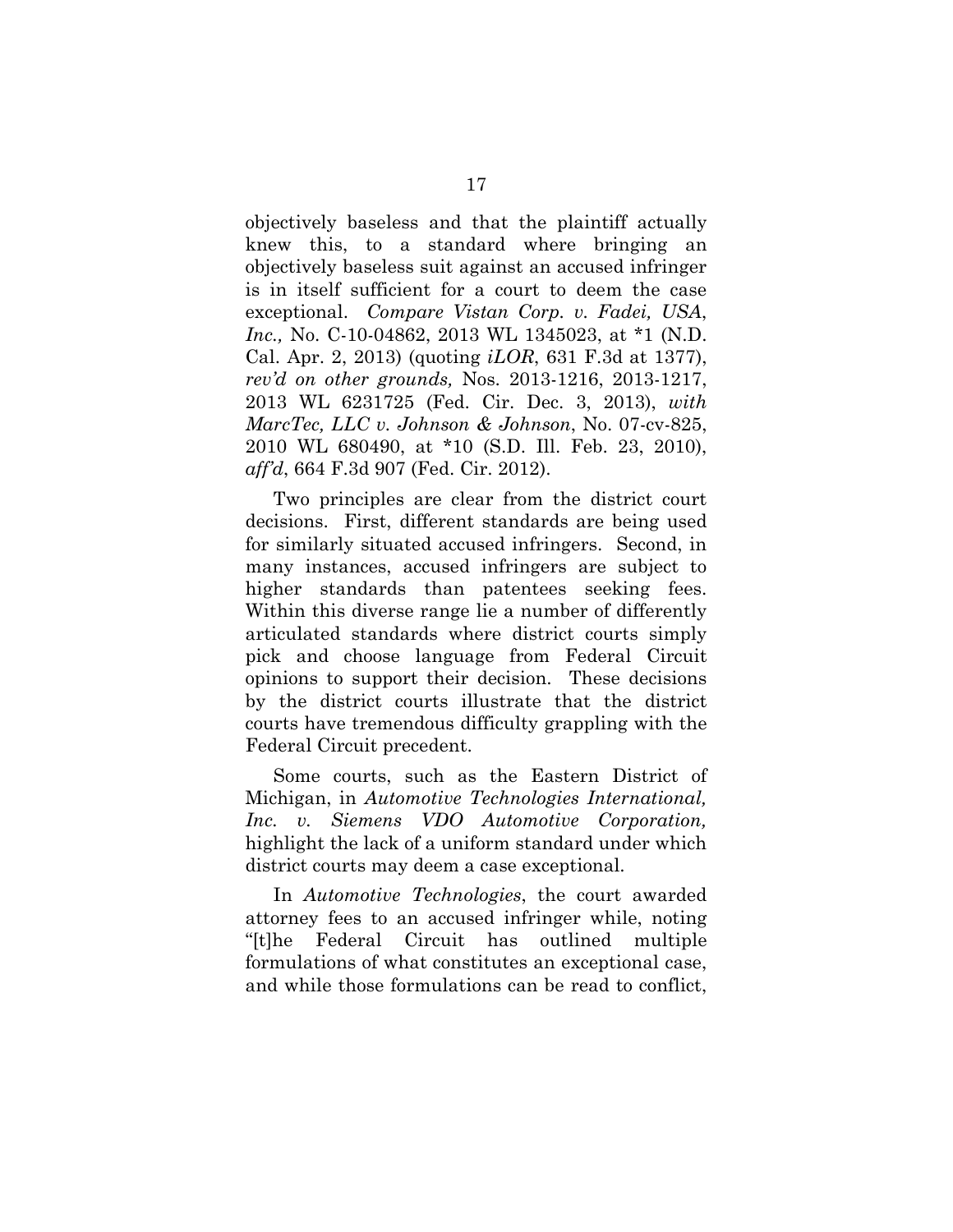the better reading is that there are a number of different ways by which a case may become exceptional for § 285 purposes."744 F. Supp. 2d 646, 650-51 (E.D. Mich. 2010). These conflicting standards present district courts with the opportunity to choose and apply one of these conflicting standards to a prevailing party.

Other courts ignore the standards articulated in *Eltech* and its progeny completely. In *Atmel Corp. v. Authentec, Inc.*, the Northern District of California declined to award attorney fees under *Brooks Furniture* where the defendant was able to show that "even accepting Plaintiff's proposed claim construction, the accused products do not infringe the patents-in-suit." 557 F. Supp. 2d 1051, 1057 (N.D. Cal. 2008)*.* Despite this finding, the court found the defendant had failed to carry its burden of establishing that the plaintiff acted in subjective bad faith.

In *Motionless Keyboard Co. v. Microsoft Corp.*, the Oregon District Court declined to award attorney fees under *Brooks Furniture*, despite finding the patentee's claims to be objectively baseless, noting the claims "lack[ed] an objectively reasonable basis in law or fact." No. Civ. 04-180, 2005 WL 1899377, at \*2 (D. Or. Aug. 5, 2005), *aff'd*, 184 F. App'x 967 (Fed. Cir. 2006). The court would not, however, deem the case exceptional without a showing of bad faith by the patentee in pursuing their claims. *Id*.

In *Vistan Corp. v. Fadei*, the Northern District of California used an "exacting standard" where the "plaintiff's case must have no objective foundation" and "the plaintiff must actually know this." 2013 WL 1345023, at \*1 (quoting *iLOR*, 631 F.3d at 1377).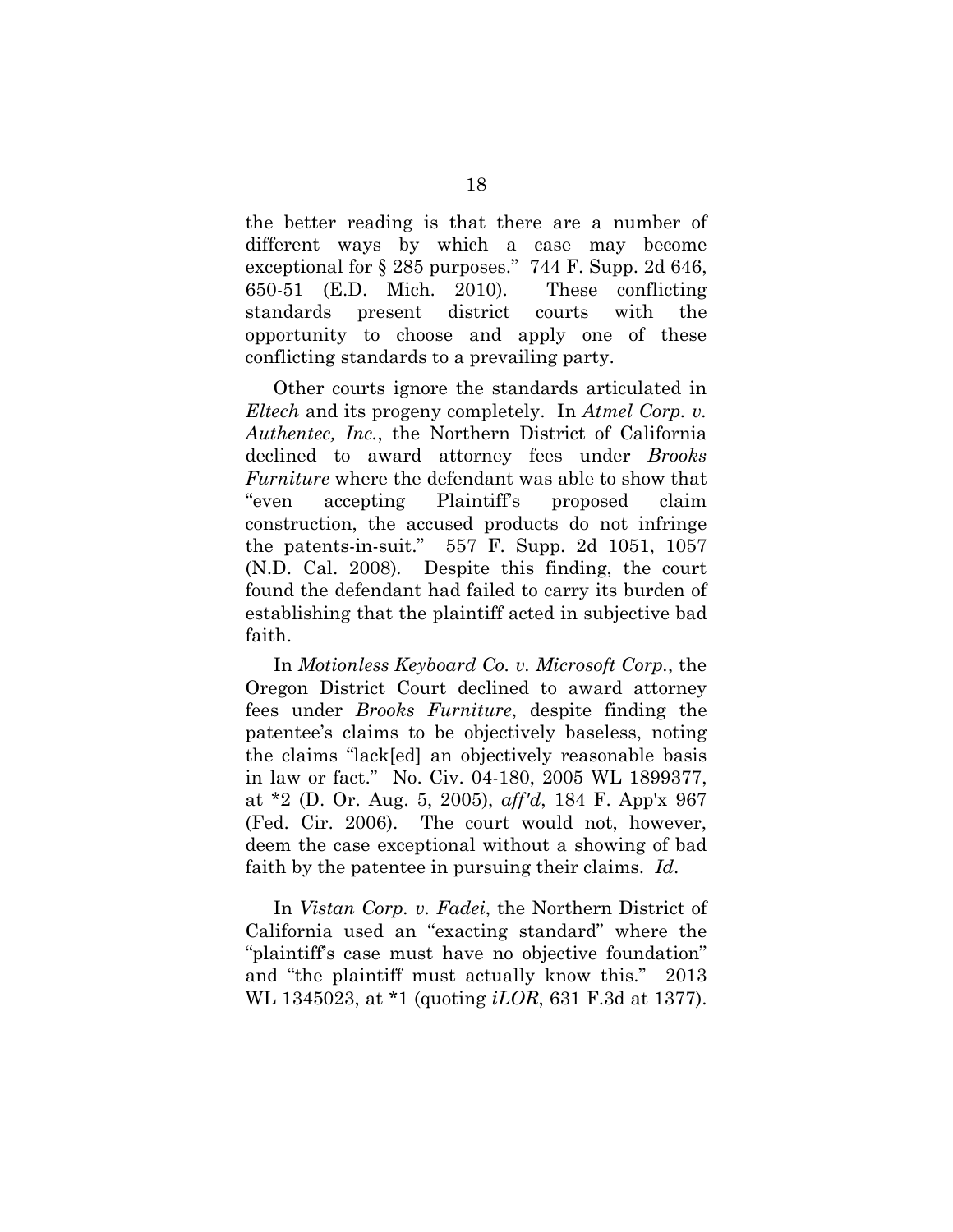Despite the court's earlier claim construction ruling rejecting the plaintiff's proffered interpretation and the plaintiff's continued pursuit of the case in spite of the ruling — the defendants did not meet "their high burden to show by clear and convincing evidence [the] suit was brought frivolously." *Id.* at \*2. Ultimately, the court concluded there was no evidence of bad faith on the part of the patent owner. *Id.* The use of this exacting standard ignores the tests set out in *Eltech* and *Highmark* by requiring a showing the Plaintiff knew there was no objective foundation as opposed to the "knew or should have known" standard.

*Atmel* and *Motionless Keyboard* illustrate cases where district courts found that the suits were objectively baseless but refused to deem the cases exceptional because of insufficient evidence of subjective bad faith. These cases illustrate accused infringers being held to unreasonably high standards when compared to the Federal Circuit standard for patentees seeking attorney fees. *Vistan* further supports this position by requiring accused infringers to show that the case had no objective foundation and the patentee actually knew that it had no objective foundation.

The standards set by *Atmel, Motionless Keyboard,*  and *Vistan* create a burden for prevailing accused infringers that is almost impossible to overcome. The standard illustrated in these cases is considerably higher than the standard set out in *Seagate*. Take for example *Midtronics, Inc. v. Aurora Performance Products LLC,* where the Northern District of Illinois awarded fees to a patentee upon a showing of objective recklessness. 800 F. Supp. 2d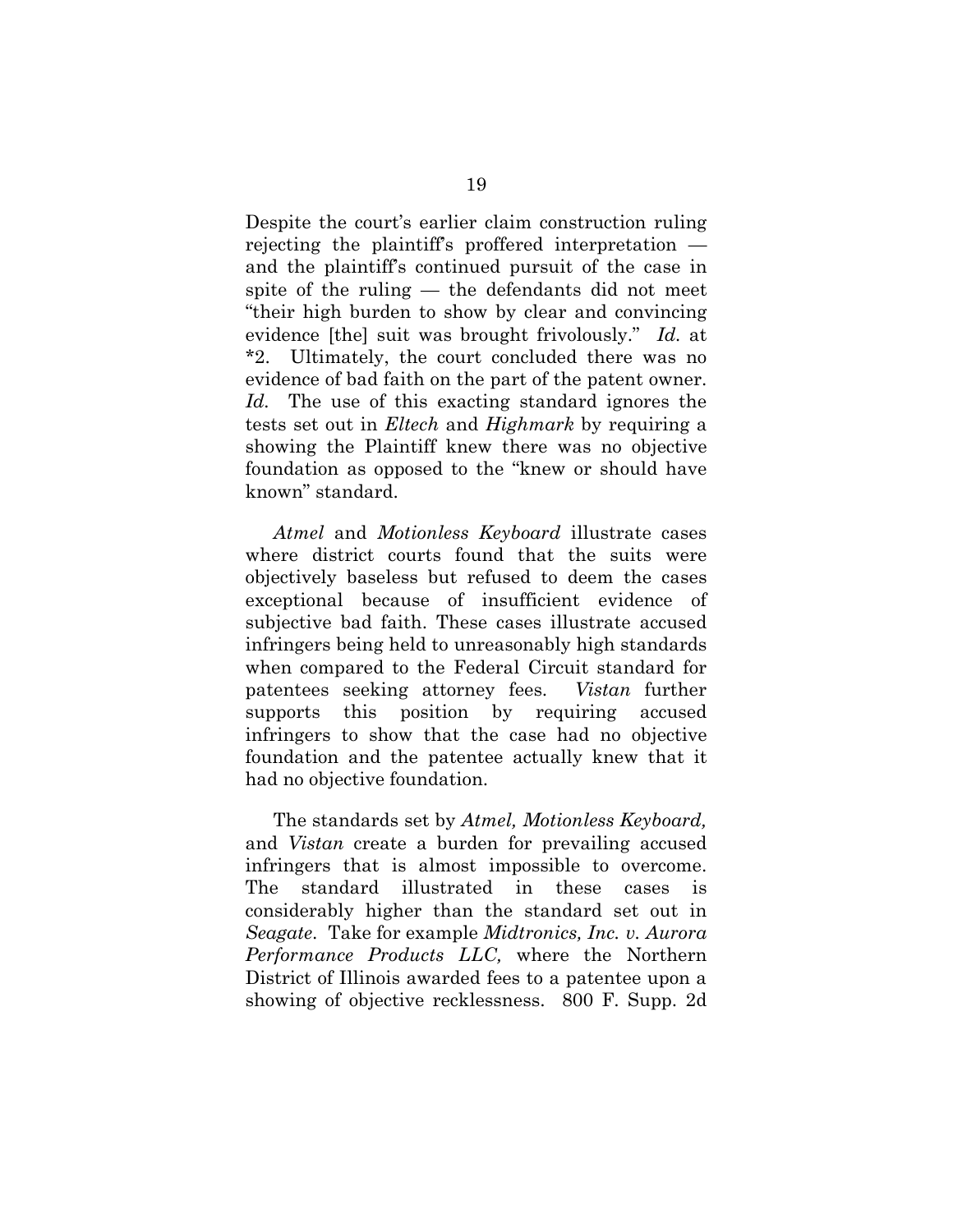970 (N.D. Ill. 2011). The *Midtronics* court, citing *Seagate* and *iLOR,* noted it was unnecessary to explore the defendant's state of mind in determining whether attorney fees were appropriate. *Id.* at 974, n.5. This comparison illustrates a clear inequality between prevailing patentees and prevailing accused infringers. A prevailing patentee was granted attorney fees without so much as considering the accused infringer's state of mind while a prevailing accused infringer is forced to establish a patent owner's state of mind.

The different formulations used by courts not only create a confusing body of law, but the decisions are frequently and unfairly adverse to prevailing accused infringers. The result is an imbalance in the treatment of prevailing accused infringers compared to prevailing patentees when determining whether a case is exceptional.

In the few cases where accused infringers have successfully argued that a case was exceptional, courts have not used the subjective bad faith standard promulgated by the Federal Circuit in *Brooks Furniture* and *iLOR*.

For example, in *MarcTec,* the Southern District of Illinois awarded fees to an accused infringer based solely on a finding that the patentee brought a baseless or frivolous suit. 2010 WL 680490, at \*10. Relying on *Eltech*, the *MarcTec* court inferred bad faith on the part of the patentee where the patentee unreasonably relied on mischaracterizations of the court's claim construction in pursuing its infringement action. *Id*. at \*9-10. The court ignored the *Brooks Furniture* language. Ultimately, the Federal Circuit upheld the award of fees, and failed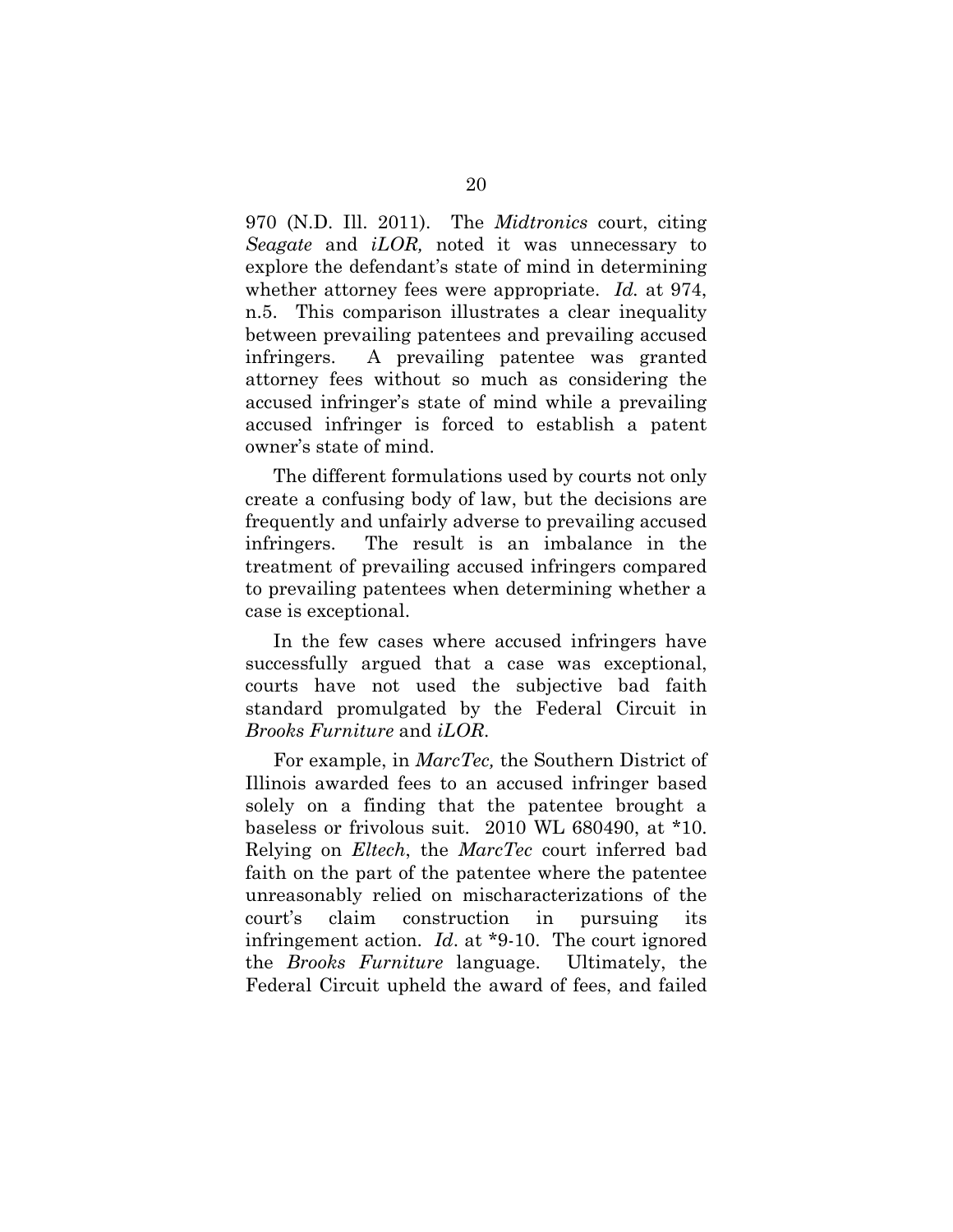to criticize the *MarcTec* district court for its assertion that no explicit showing of subjective bad faith was required. *MarcTec, LLC v. Johnson & Johnson*, 664 F.3d 907, 916-919 (Fed. Cir. 2012).

In other cases where accused infringers have been awarded attorney fees, district courts have purported to require a showing of subjective bad faith but found that this requirement was met through an analysis of objective criteria. These courts found cases exceptional where the patentee knew or should have known the patent was invalid, or where a patentee pursued an infringement claim based on wrongful intent, recklessness, or gross negligence. *See, e.g.*, *BIAX Corp. v. NVIDIA Corp.*, No. 09-cv-01257, 2013 WL 1324935 (D. Colo. Mar. 30, 2013), *reconsideration denied*, No. 09-cv-01257, 2013 WL 4051901 (D. Colo. Aug. 12, 2013); *IA Labs CA, LLC v. Nintendo Co.*, *Ltd.,* No. 10-833, 2012 WL 1565296 (D. Md. May 1, 2012), *aff'd*, 515 F. App'x 892 (Fed. Cir. 2013); *Veteran Med. Prods. v. Bionix Dev. Corp.,* No. 1:05-cv-655, 2009 WL 891724 (W.D. Mich. Mar. 31, 2009).

Because of inconsistent standards, accused infringers face uncertainty in predicting which standard will be employed in their case. Depending on the jurisdiction, the standard for awarding attorney fees may or may not require a showing of subjective bad faith, and the evidence required to show bad faith may also vary. Without direction to the Federal Circuit and the district courts as to a correct and consistent standard for determining whether a case is exceptional, defendants cannot accurately assess the likelihood of recouping fees spent defending a frivolous litigation claim.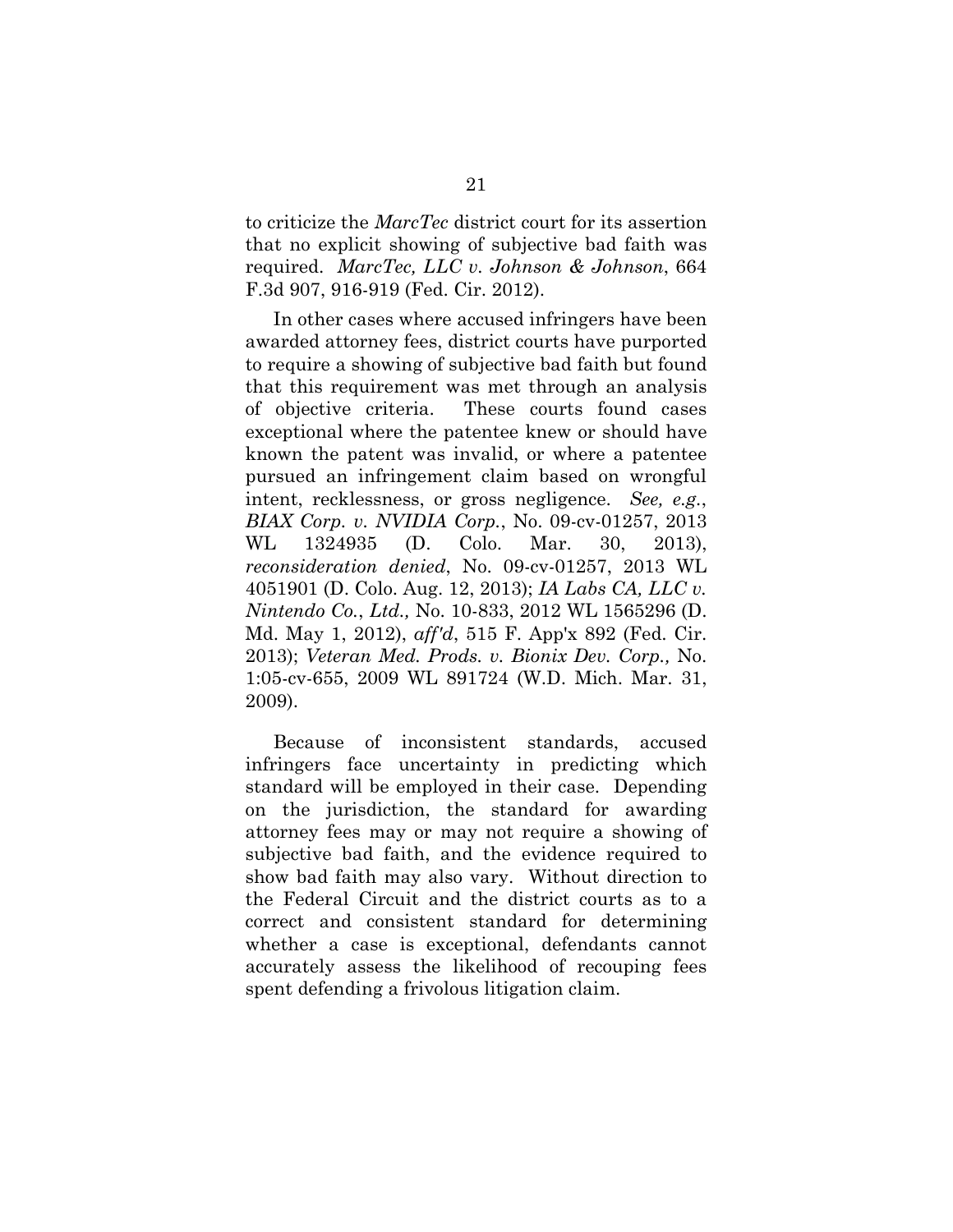## <span id="page-29-0"></span>**IV. THE LEGISLATIVE HISTORY AND CASE LAW RELATING TO SECTION 285 ESTABLISH THAT PREVAILING ACCUSED INFRINGERS MAY DEMONSTRATE EXCEPTIONALITY UNDER A STANDARD ANALAGOUS TO THAT SET FORTH IN SEAGATE**

The decisions in *Brooks Furniture* and *Seagate* lead to two possible interpretations of the requirements under section 285: (1) *Brooks Furniture* sets out an exceptional case standard for a prevailing accused infringer that requires showing a subjective element (knowledge or intent) that is not required in the two-part willful infringement standard under *Seagate*; or, (2) the exceptional case standard under *Brooks Furniture* is analogous to the two-part willful infringement standard under *Seagate*, requiring that a prevailing accused infringer demonstrate the patentee's "subjective bad faith" by showing the patentee engaged in knowing, reckless, or grossly negligent behavior in pursing an objectively unreasonable action. Amicus respectfully urges this Court to provide the latter standard of section 285 so that the section is applied to both parties evenhandedly as the case-law and legislative history relating to section 285 suggest.

Amicus respectfully submits that both the legislative history and case law surrounding section 285 strongly support that the standards for bad faith litigation by a patentee and willful infringement should be equivalent and in the form of the standard in *Seagate*. The legislative history of section 285 as outlined by the Federal Circuit in *Rohm & Haas* indicates that section 285 is a broadly-written, partyneutral standard designed to prevent gross injustice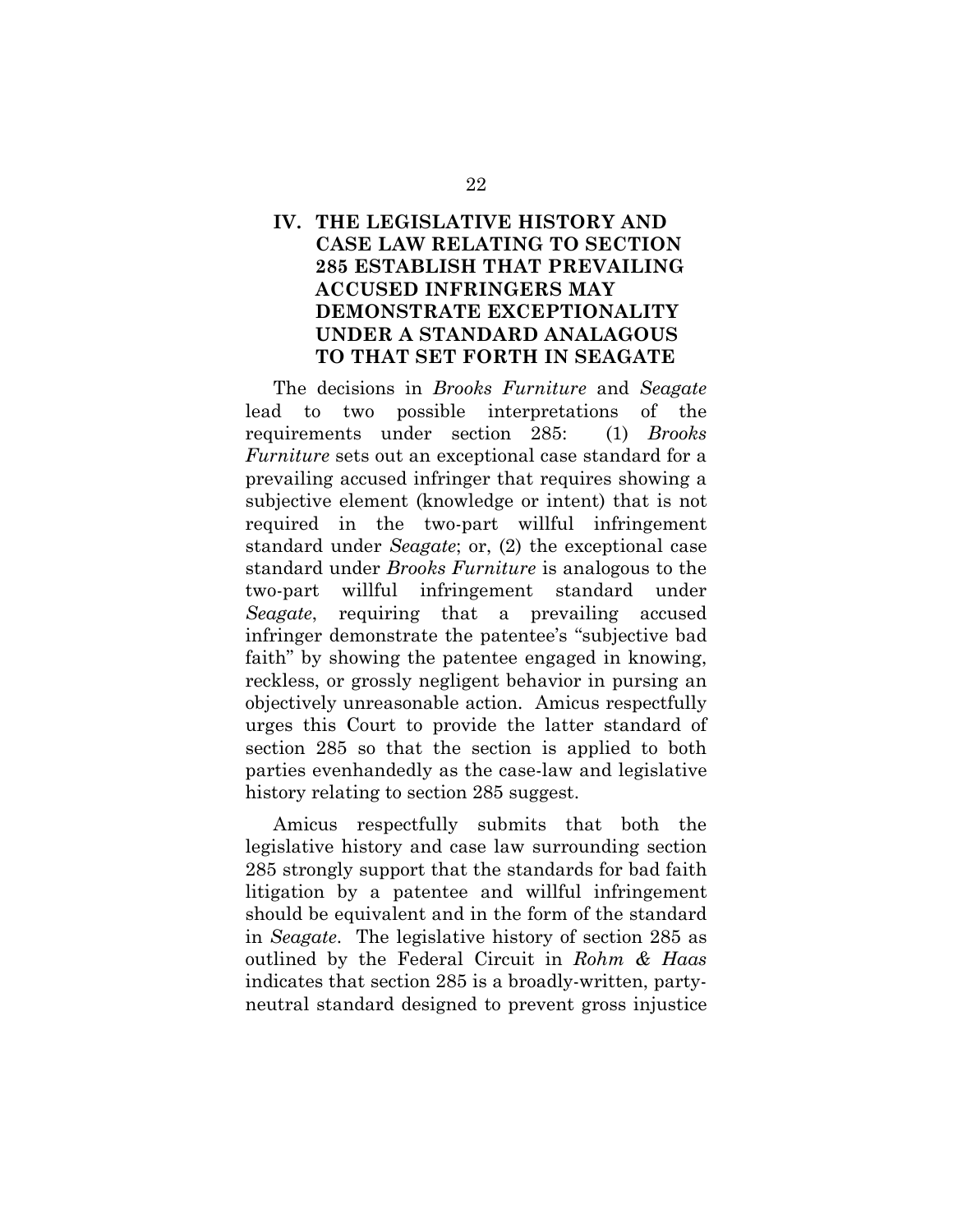to a prevailing party. 736 F.2d at 691-92. Bad faith conduct by a party is one situation which could render a case exceptional for both prevailing parties. *Id*.

The Federal Circuit held in *Eltech* that the standard for making a bad faith determination was the same for both parties, and that grossly negligent or reckless conduct by a party was sufficient for a trial court to find bad faith. *See* 903 F.2d at 811. Recently, the Federal Circuit held the same standard applies for determining willful infringement or bad faith litigation by a patentee. *Highmark*, 687 F.3d at 1309. If the standards are indeed the same, then interpreting the *Brooks Furniture* standard to require a showing of knowledge or intent on the part of a patentee in pursuing objectively baseless litigation would disregard the evenhandedness of section 285 contemplated by *Rohm & Haas* and *Eltech*.

Prevailing accused infringers cannot experience a party-neutral application of section 285 at the trial court level unless this Court addresses the two-part standard in *Brooks Furniture*, particularly the prong requiring "subjective bad faith." Amicus respectfully submits that the standard for a case to be exceptional should require a prevailing accused infringer demonstrate: (1) the patentee sued in spite of the objectively high likelihood that the accused infringer's conduct did not constitute patent infringement, and (2) the patentee knew or should have known that the accused infringer's conduct did not constitute patent infringement and/or the patent was invalid. Such a standard is analogous to the two-part willful infringement standard in *Seagate* available to prevailing patentees. This standard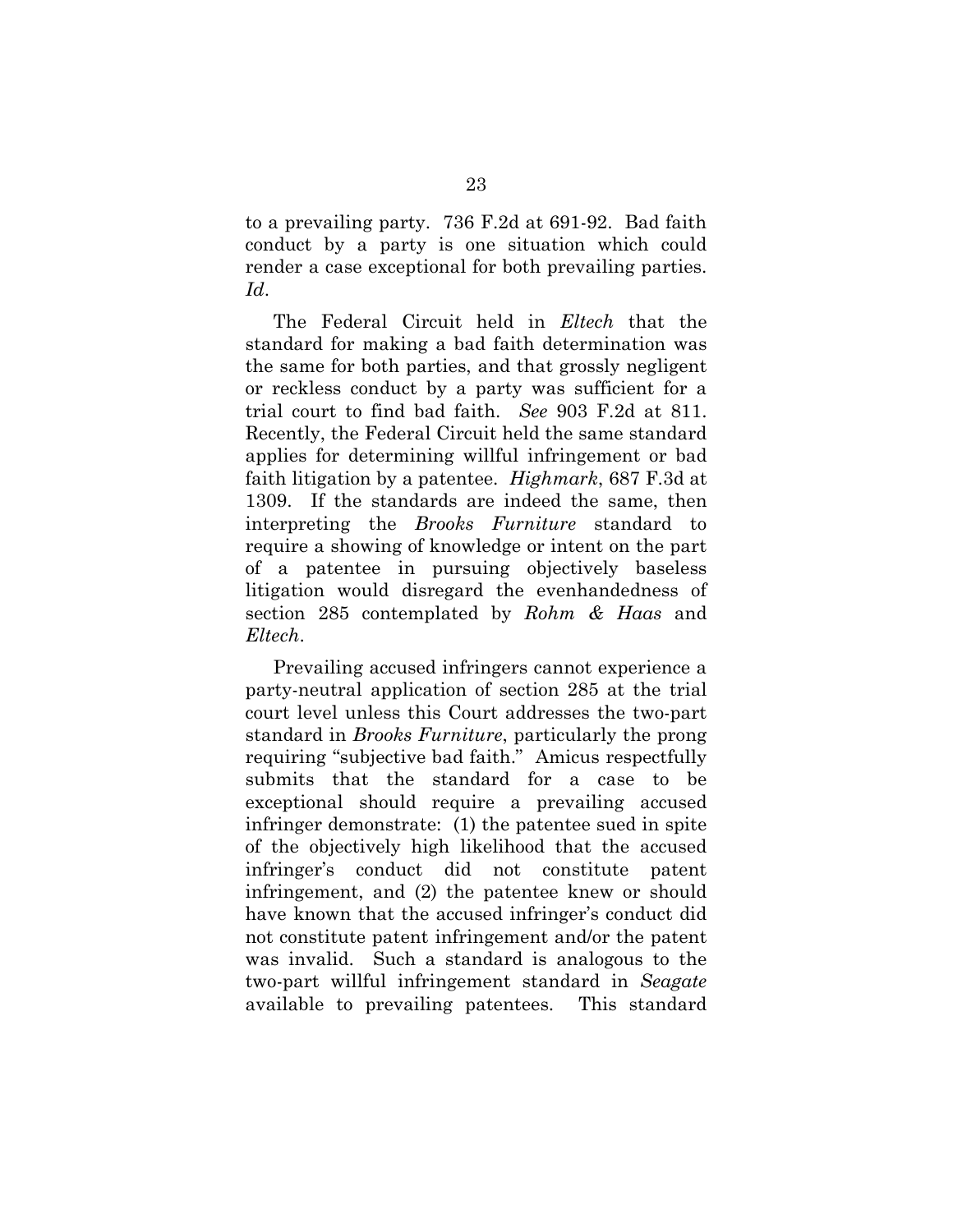would provide prevailing accused infringers the fair opportunity to be reimbursed for the injustice of spending fees to defend against claims with an objectively high likelihood of being meritless.

## <span id="page-31-0"></span>**V. COURTS ALREADY EMPLOY A PARTY-NEUTRAL STANDARD TO AWARD ATTORNEY FEES IN COPYRIGHT AND TRADEMARK CONTEXTS**

Copyright and trademark case law both support using a party-neutral standard in determining whether to award attorney fees.

#### **A. COPYRIGHT ACTIONS HAVE A PARTY-NEUTRAL STANDARD**

<span id="page-31-1"></span>This Court explicitly endorsed a party-neutral standard for awarding attorney fees to prevailing parties in copyright infringement actions. *Fogerty*, 510 U.S. at 534 ("Prevailing plaintiffs and prevailing defendants are to be treated alike."). This Court considered and rejected a "dual standard."

*First*, the language of the copyright fee-shifting statute, 17 U.S.C. § 505, is neutral: "the court may . . . award a reasonable attorney's fee to the prevailing party as part of the costs." Section 505 provided "no hint" that differential treatment of plaintiffs and defendants was warranted; neither did the legislative history. *Id.* at 522-24. Neutral language and a paucity of legislative history supporting a dual standard aptly describe 35 U.S.C. § 285 as well. (*See supra,* § II.A.) "[F]ee-shifting statutes' similar language is a strong indication that they are to be interpreted alike." *Fogerty*, 510 U.S at 523 (internal quotations omitted). This holds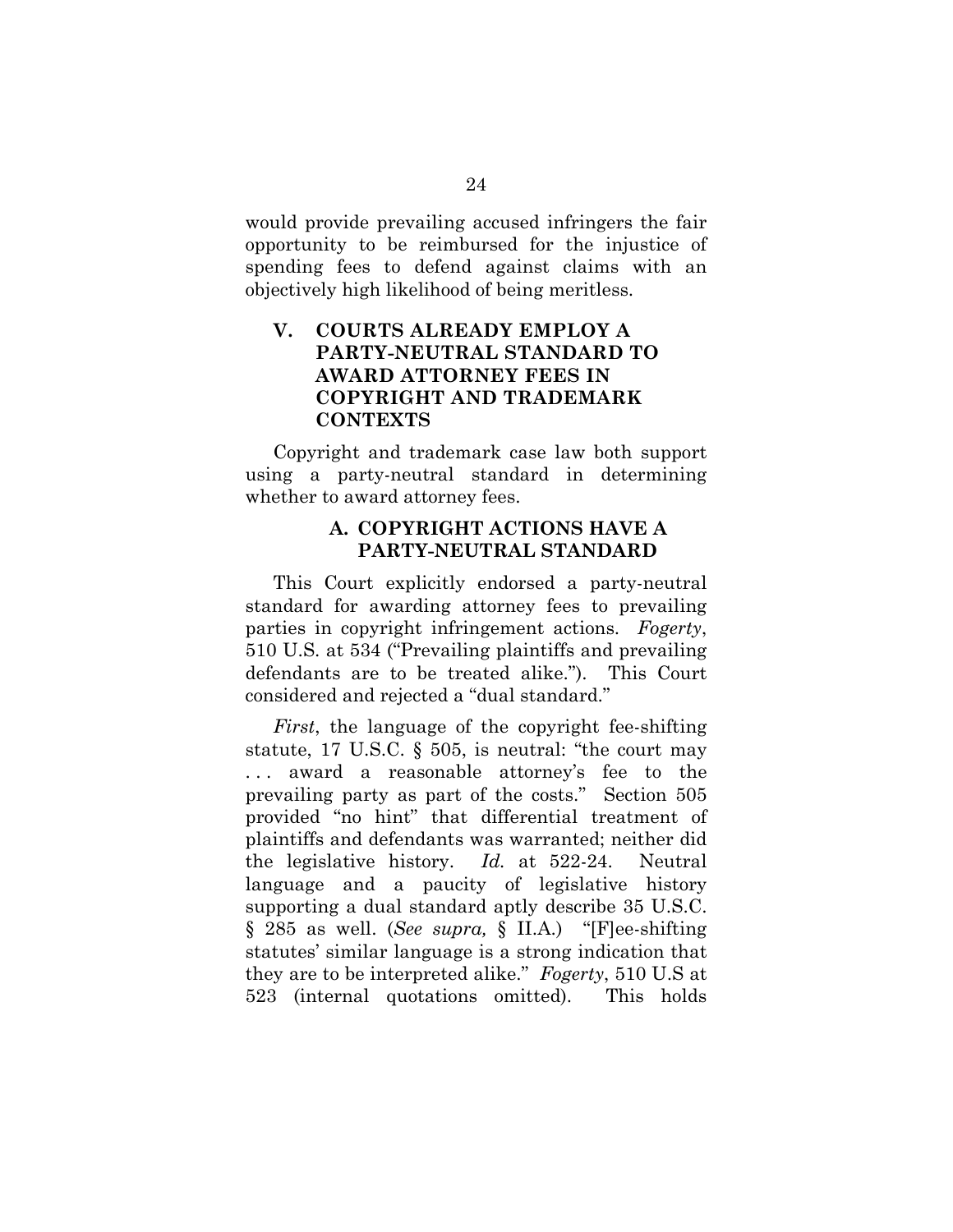particularly true when the "goals and objectives" of two underlying Acts are highly similar, as they are here. *See id.* at 524. The *Fogerty* Court even describes section 285 as "closely related" to the copyright fee-shifting statute and "support[ing] a party-neutral approach." *Id.* at 525, n.12.

*Second*, just as in patent infringement actions, there are no stereotypical plaintiffs and defendants in copyright infringement actions. "Entities which sue for copyright infringement as plaintiffs can run the gamut from corporate behemoths to starving artists; the same is true of prospective copyright infringement defendants." *Id.* at 524 (internal citations omitted).

Therefore, unlike in other fields, there is no strong policy reason to favor plaintiffs over defendants or vice versa in patent litigation. *See, e.g., id.* (endorsing the dual standard in the feeshifting statute of Title VII of the Civil Rights Act of 1964 because impecunious civil rights plaintiffs require incentive to bring meritorious claims). *Fogerty* supports party-neutral application of 35 U.S.C. § 285.

### <span id="page-32-0"></span>**B. IN TRADEMARK ACTIONS, MANY CIRCUITS APPLY A PARTY-NEUTRAL STANDARD**

In the trademark arena, section 1117(a) of the Lanham Act in an identical manner to section 285 of the Patent Act provides, that the "court in exceptional cases may award reasonable attorney fees to the prevailing party." 15 U.S.C.  $\S$  1117(a). Six regional circuits (First, Second, Third, Eighth, Ninth and Eleventh) have interpreted the Lanham Act's attorney fee-shifting statute to be party-neutral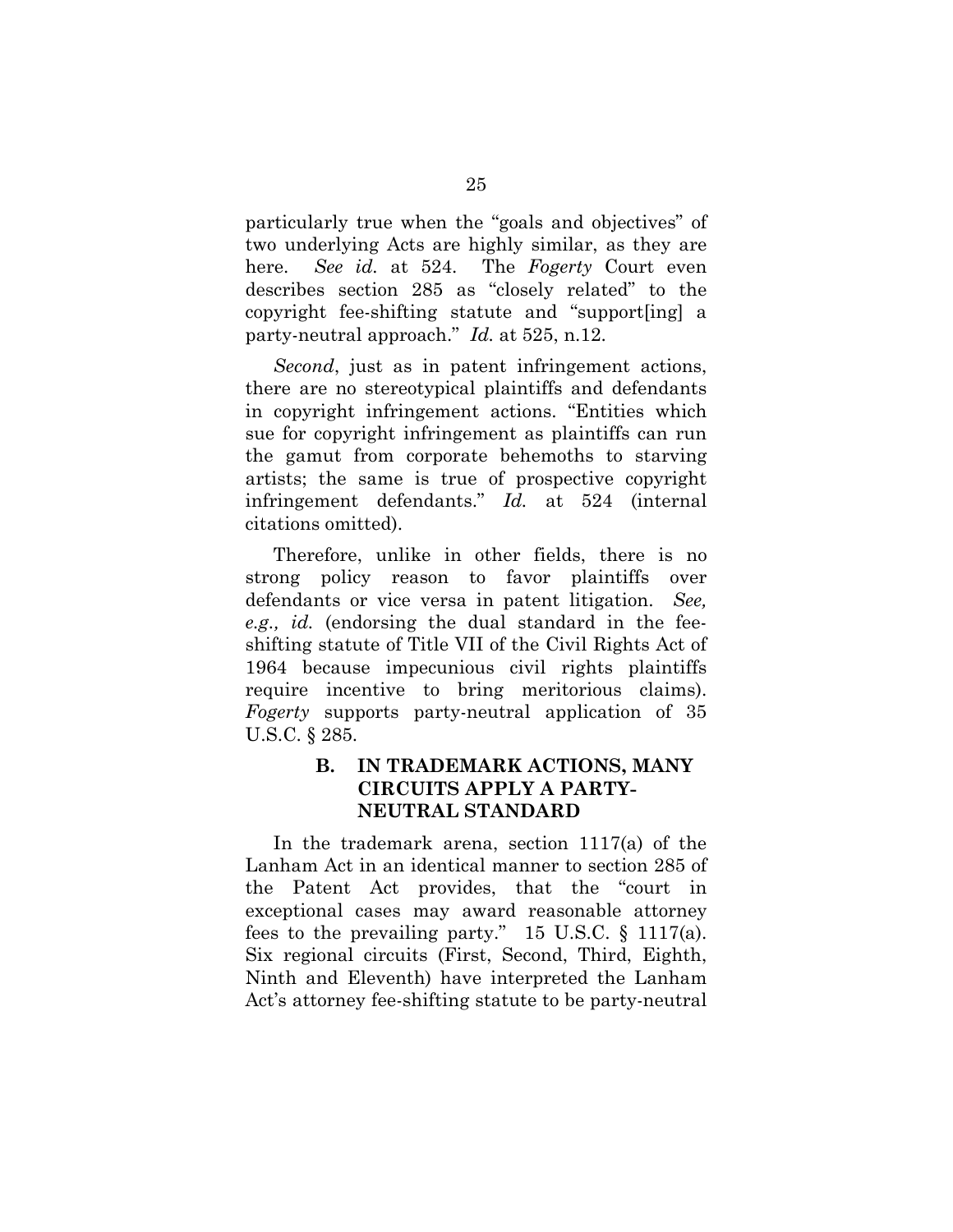in its application. For instance, the Second Circuit held that no case within its circuit "indicates that a different standard [under section 1117(a)] should apply for prevailing plaintiffs and prevailing defendants." *Conopco, Inc. v. Campbell Soup Co.,* 95 F.3d 187, 195 (2d Cir. 1996). That sentiment is echoed by the Third Circuit: "the language of [section 1117(a)] authorizing attorney's fees to the prevailing party in the discretion of the court is the same for defendants as well as plaintiffs." *Securacomm Consulting, Inc. v. Securacom Inc.*, 224 F.3d 273, 280 (3d Cir. 2000).

Two circuits concentrate on a single standard, implicitly indicating its party-neutral nature. In the Eighth Circuit, "an exceptional case within the meaning of [section  $1117(a)$ ] is one in which one party's behavior went beyond the pale of acceptable conduct," *Aromatique, Inc. v. Gold Seal, Inc.*, 28 F.3d 863, 877 (8th Cir. 1994), whereas the Eleventh Circuit simply recites its standard, requiring fraudulent or bad faith conduct by the losing party for a prevailing party to be eligible for attorney fees. *See Lipscher v. LRP Publications, Inc.*, 266 F.3d 1305, 1320 (11th Cir. 2001).

Still, other circuits are considered to have a party-neutral standard for awarding attorney fees under section 1117(a). In *Nightingale Home Healthcare v. Anodyne*, the Seventh Circuit noted that the fee-shifting standards used by the First and Ninth Circuits "do not distinguish between prevailing plaintiffs and prevailing defendants." 626 F. 3d 958, 960-1 (7th Cir. 2010) (citing *Tamko Roofing Prods., Inc. v. Ideal Roofing Co.*, 282 F.3d 23, 32 (1st Cir. 2002) and *Stephen W. Boney, Inc. v.*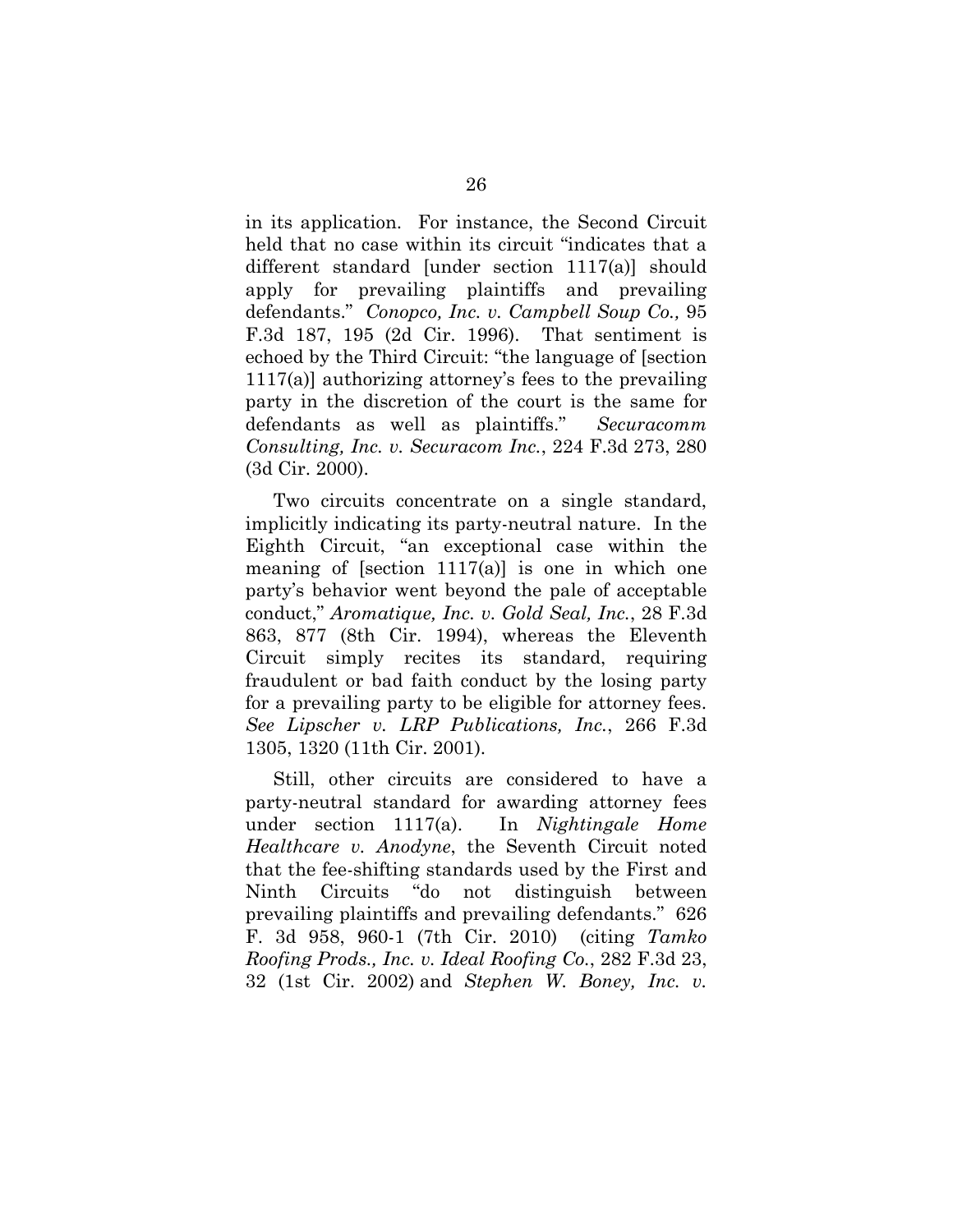<span id="page-34-0"></span>*Boney Services, Inc.,* 127 F.3d 821, 827 (9th Cir. 1997), respectively).

### **C. SOME CIRCUITS EVEN APPLY A LOWER STANDARD FOR PREVAILING DEFENDANTS IN TRADEMARK ACTIONS**

A few circuit courts (D.C., Fourth and Tenth) apply the trademark fee-shifting statute in a partysensitive manner, in which the burden of proof for prevailing defendants is *lower* than for prevailing plaintiffs. That situation is the exact opposite of the application of section 285 in some patent cases.

For example, the D.C. Circuit requires "willful or bad faith infringement by the defendant in order to award attorney's fees to the plaintiff…[whereas] a defendant need not show that a plaintiff brought an action in bad faith to obtain attorney's fees." *Reader's Digest Ass'n, Inc. v. Conservative Digest, Inc.*, 821 F.2d 800, 808 (D.C. Cir. 1987) (citing *[Noxell Corp. v.](https://a.next.westlaw.com/Link/Document/FullText?findType=Y&serNum=1985142393&pubNum=350&originationContext=document&transitionType=DocumentItem&contextData=(sc.UserEnteredCitation)#co_pp_sp_350_526)  [Firehouse No. 1 Bar-B-Que Restaurant,](https://a.next.westlaw.com/Link/Document/FullText?findType=Y&serNum=1985142393&pubNum=350&originationContext=document&transitionType=DocumentItem&contextData=(sc.UserEnteredCitation)#co_pp_sp_350_526)* 771 F.2d 521, [526, n.2 \(D.C. Cir. 1985\).](https://a.next.westlaw.com/Link/Document/FullText?findType=Y&serNum=1985142393&pubNum=350&originationContext=document&transitionType=DocumentItem&contextData=(sc.UserEnteredCitation)#co_pp_sp_350_526) The Fourth Circuit held that while a prevailing plaintiff seeking attorney fees must show "that the defendant acted in bad faith," a prevailing defendant can "qualify for an award of attorney fees upon a showing of something less than bad faith by the plaintiff." *Retail Services Inc. v. Freebies Publishing*, 364 F.3d 535, 550 (4th Cir. 2004) (internal quotations omitted). To find an "exceptional" case, the Tenth Circuit requires plaintiffs to show "defendant's acts of infringement are in bad faith," while a defendant must only show the plaintiff's lawsuit's "lack of any foundation," "the unusually vexatious and oppressive manner in which it is prosecuted," or even "other reasons as well."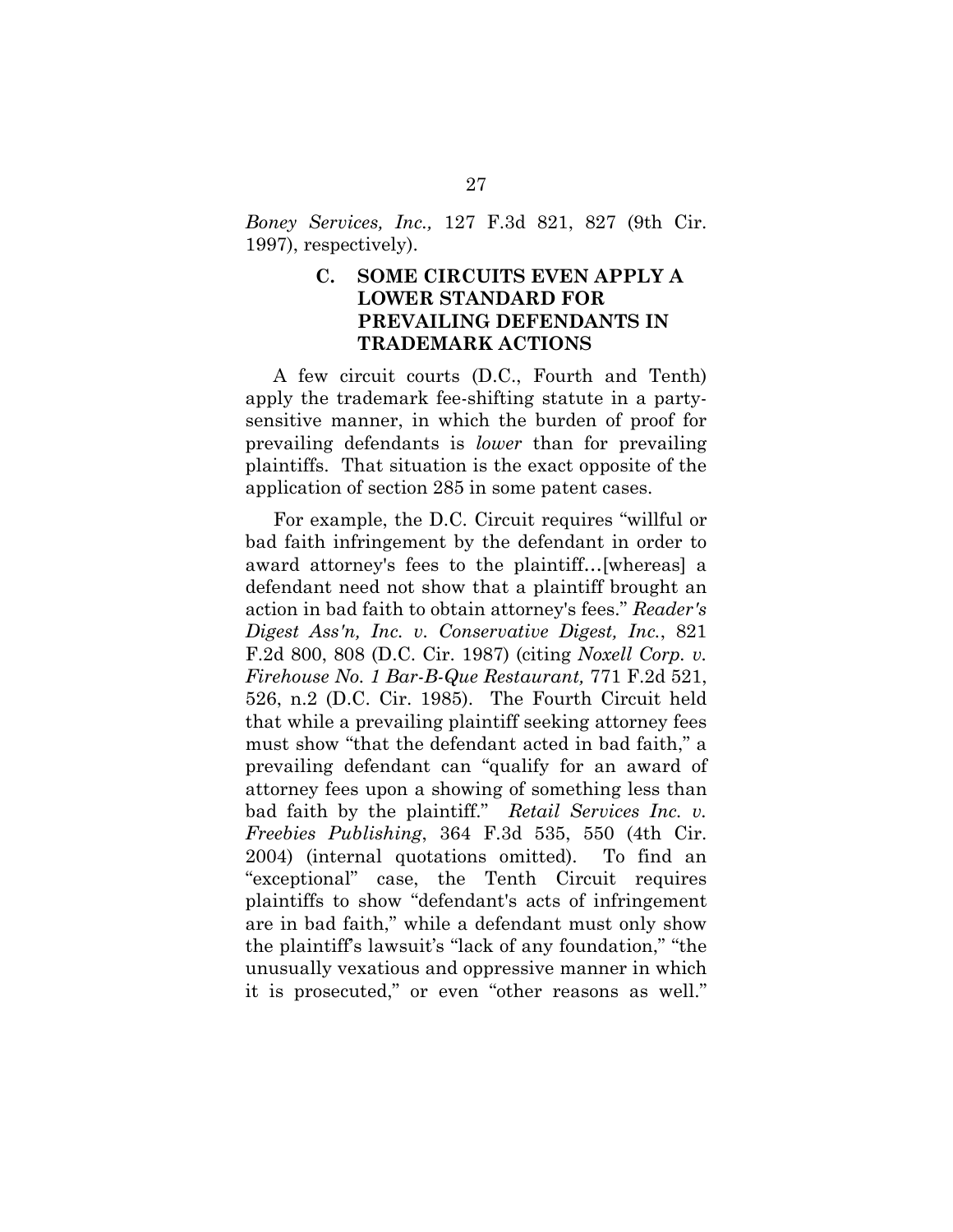*Nat'l Ass'n of Prof'l Baseball Leagues, Inc. v. Very Minor Leagues, Inc.*, 223 F.3d 1143, 1147-8 (10th Cir. 2000).

The state of 35 U.S.C. § 285 jurisprudence, post-*Brooks Furniture*, compels courts in patent actions to do the exact *opposite* of the requirements in the D.C., Fourth and Tenth Circuits for trademark actions. In patent actions, the prevailing defendants, i.e. accused infringers, are required to show subjective bad faith by the patentee but no such showing is required by a prevailing patentee.

To harmonize these disparate approaches toward awarding attorney fees in similar fields of law, and to better align the patent approach with its statutory basis, a consistent, party-neutral standard should be applied in patent cases, as with copyright and trademark cases.

## <span id="page-35-0"></span>**VI. A CONSISTENT AND PARTY-NEUTRAL STANDARD FOR AWARDING ATTORNEY FEES TO PREVAILING ACCUSED INFRINGERS SHOULD BE ARTICULATED BEFORE DETERMINING A STANDARD OF REVIEW**

This Court has granted a petition for a writ of certiorari in *Highmark, Inc. v. Allcare Health Management Systems, Inc.* to decide the appropriate standard of review for a decision to grant attorney fees to a prevailing accused infringer. 134 S. Ct. 48 (2013). The district court in *Highmark* awarded attorney fees to the prevailing accused infringer under section 285 after finding the case was objectively baseless and brought in bad faith. 706 F. Supp. 2d 713 (N.D. Tex. 2010), *order vacated on*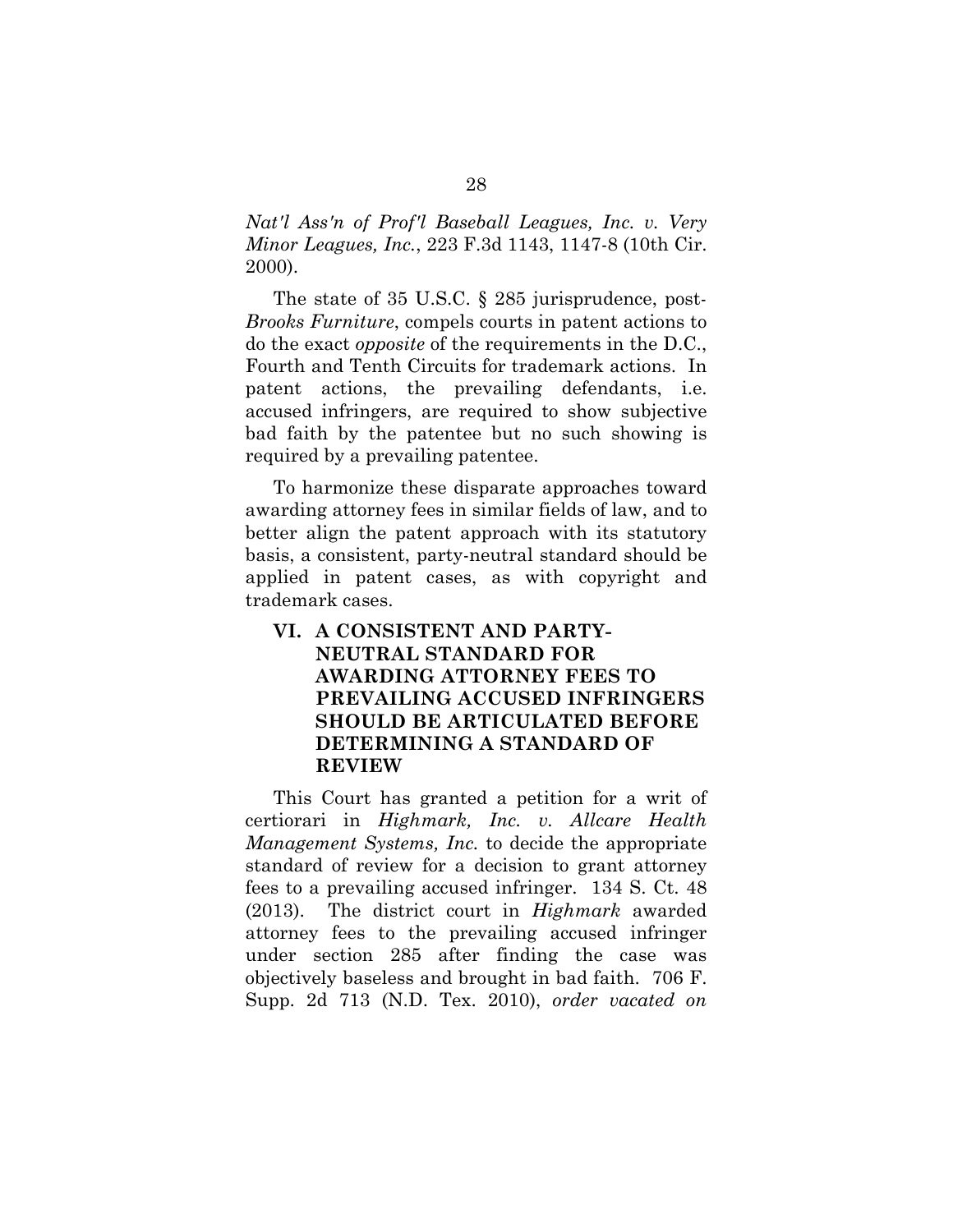*reconsideration,* 732 F. Supp. 2d 653 (N.D. Tex. 2010), *aff'd in part, rev'd in part,* 687 F.3d 1300 (Fed. Cir. 2012). Upon a *de novo* review, the Federal Circuit partially overturned the decision to award attorney fees. *Highmark*, 687 F.3d 1300 (Fed. Cir. 2012) cert. granted, 134 S. Ct. 48 (U.S. 2013). In overturning the decision to award attorney fees, the Federal Circuit gave no deference to the district court's objective baselessness determination. *Id.* at 1309. The question before this Court in *Highmark* is whether a district court's exceptional case finding under section 285 based is entitled to deference on appeal.

Amicus respectfully urges this court to first articulate a consistent and party-neutral standard to be used in awarding attorney fees to prevailing accused infringers before deciding the appropriate level of review. As shown in this brief, the Federal Circuit and district courts have inconsistently and inequitably articulated multiple standards for whether fees should be awarded to a prevailing accused infringer. Until these inconsistencies are resolved and a single exceptional case standard is articulated, amicus respectfully submits that considering the standard of review to be applied to an attorney fee award may be premature. A clarification as to what showing is required by an accused infringer would be relevant in the determination of how the showing itself would be reviewed—whether it be deferential or *de novo*.

#### **CONCLUSION**

<span id="page-36-0"></span>For the foregoing reasons, amicus curiae, the Intellectual Property Law Association of Chicago,